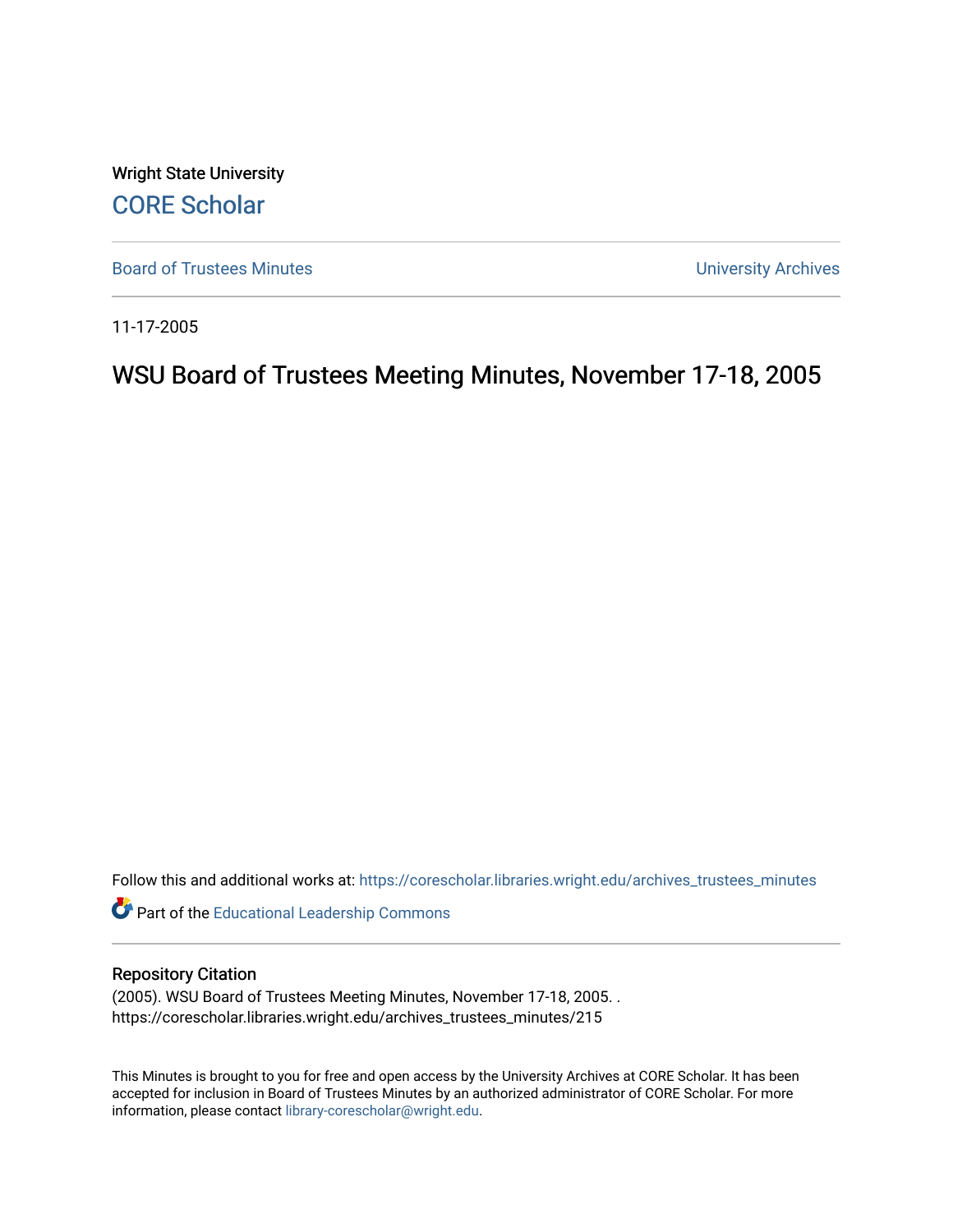## **WRIGHT STATE UNIVERSITY OFFICIAL PROCEEDINGS OF THE TWO HUNDRED AND TWENTY FIFTH MEETING November 17 and 18, 2005 BOARD OF TRUSTEES**

## **I. CALL TO ORDER**

 The meeting of the Wright State University Board of Trustees was called to order by Ms. Bonnie G. Langdon, chair, on Thursday, November 17, 2005, 3:00 p.m., in Room 219 Rike Hall. Ms. Jacqueline McMillan, secretary of the Board of Trustees, called the roll:

John C. Kunesh Bonnie G. Langdon Robert C. Nevin **Present Absent**<br>Michael Adams **Absent** Michael Adams Don R. Graber<br>
Jamie King Martin D. Jenkins<br>
John C. Kunesh Lester L. Lyles<br>
Bonnie G. Langdon J. Thomas Young

Don R. Graber Martin D. Jenkins Lester L. Lyles

# **II. PROOF OF NOTICE OF MEETING**

 Ms. Langdon reported that this meeting was called by written notification and a quorum was present.

# **III. DISPOSITION OF PREVIOUS MINUTES**

 Ms. Langdon moved to approve the September 29 and 30, 2005 minutes as submitted. Mr. Nevin seconded, and the motion was unanimously approved by voice vote.

## **IV. EXECUTIVE SESSION**

 majority of a quorum, determined to hold an Executive Session by In accordance with the Ohio Open Meetings Law, the Board, after a offering the following resolution:

## **RESOLUTION 06-10**

 agreed to hold Executive Session on Thursday, November 17, 2005; RESOLVED that the Wright State University Board of Trustees and be it further

 RESOLVED that pursuant to the Ohio Revised Code 121.22 (G), the following issues may be discussed in Executive Session:

- Legal Report
- • Potential dismissal, demotion, or discipline of a tenured faculty member, and pertinent personnel matters
- • Purchase of real property by WSU Foundation, Inc., and pertinent real estate matters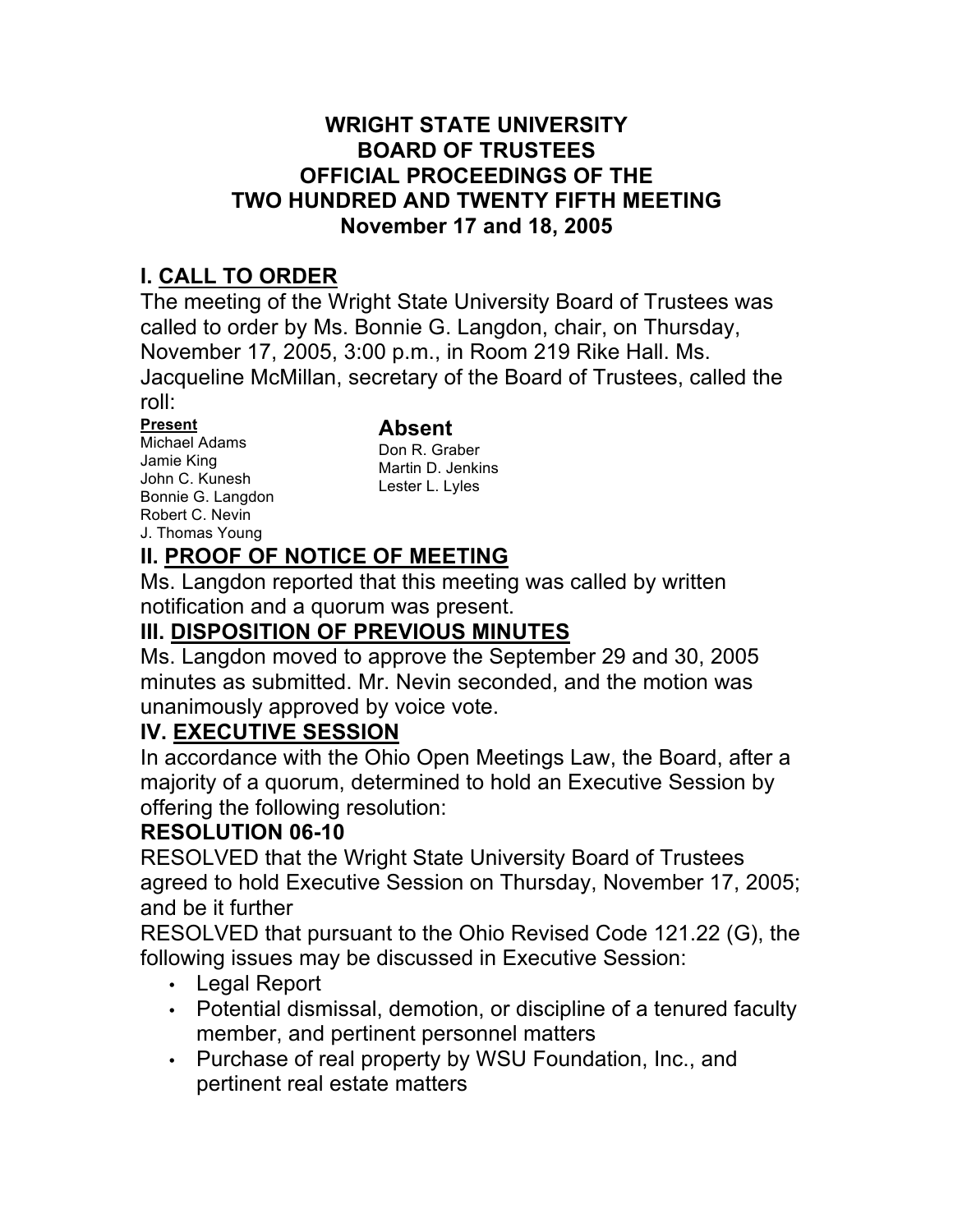• Ms. Langdon moved for approval. Mr. Adams seconded, and the motion was unanimously approved by roll call vote.

## **V. RECESS**

 Following the Executive Session the WSU Trustees joined the President and Mrs. Goldenberg for the Dayton Peace Prize Celebration at the Schuster.

## **VI. RECONVENE - ROLL CALL**

 The Wright State University Board of Trustees reconvened on Friday, November 18, 2005, 8:30 a.m., in Room E156 of the Student Union. Ms. McMillan called the roll:

Bonnie G. Langdon J. Thomas Young Robert C. Nevin Matthew G. Watson Meagan R. Buxton Jamie King **Martin D. Jenkins**  John Kunesh Lester L. Lyles **Present Absent**  Michael Adams

Don R. Graber

 Ms. Langdon stated that the Wright State University Board of Trustees is a public body subject to the Ohio Open Meetings Act. It Persons wishing to address the Board in its Public Session should submit a written request to the Board of Trustees' office 72 hours in However, all persons address the Board at the invitation of the Board maintain the good order of the meeting. operates on a fixed agenda available to those attending the meeting. advance of the meeting in order to be placed on the agenda. and are subject to time limitations and other guidelines established to

# **VII. REPORT OF THE CHAIR**

### **Dr. John C. Kunesh**  A. **Introduction of New Board Members**

 John Kunesh was appointed to Wright State University Board of Trustees for a term ending June 30, 2014, replacing Matthew O. Diggs, Jr.

 Dr. Kunesh is the managing partner of the Kunesh Eye Center, a growing organization which provides medical and surgical treatment for diseases.

 He is an active and committed member of the local Dayton Montgomery County Clinic and Prevent Blindness Ohio, both of which serve uninsured patients who have no other access to medical care. Dr. Kunesh is president of the Dayton Area Society of Ophthalmology and is active with The Boonshoft community. He is a volunteer physician for the Reach Out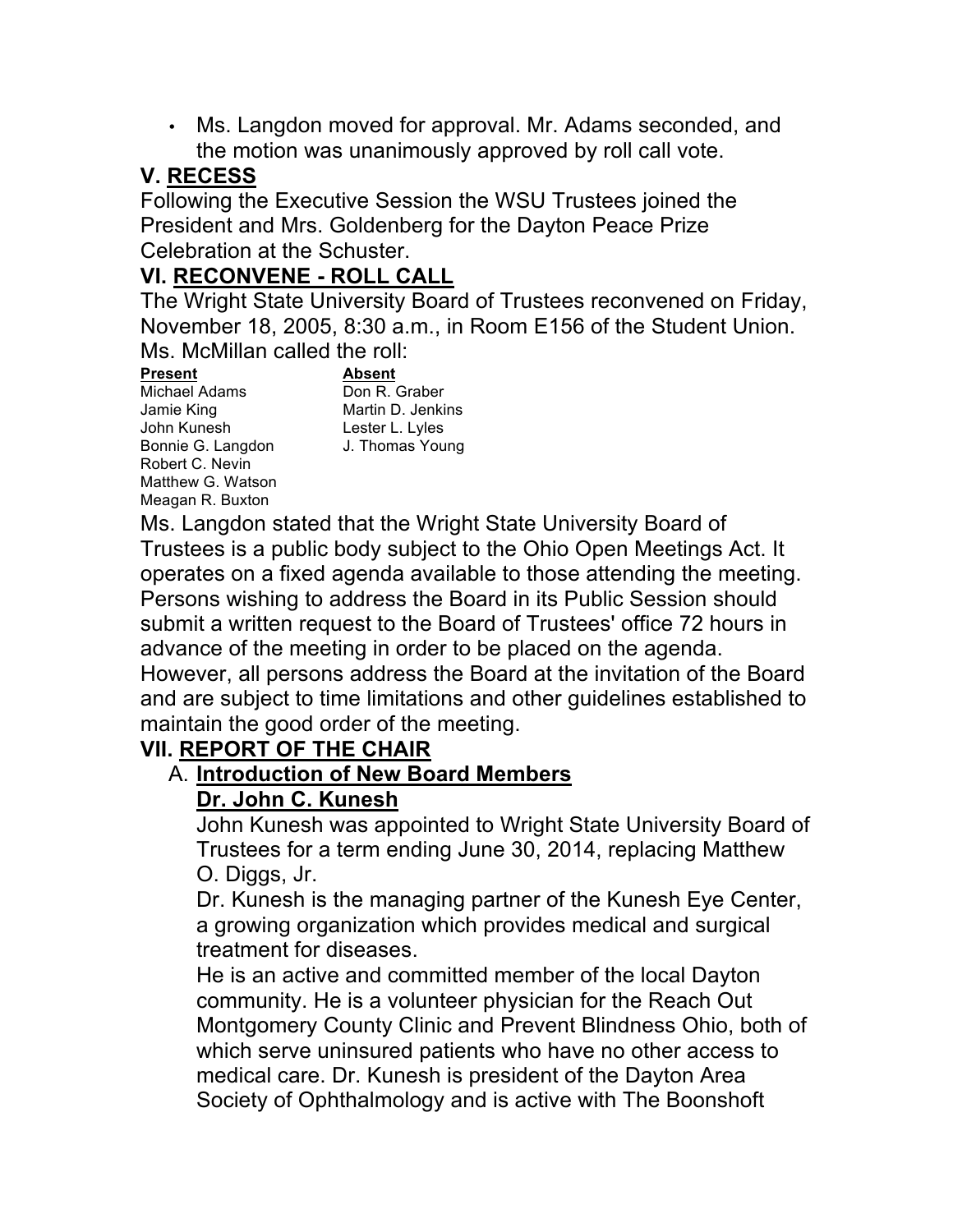Children's Museum as an associate board member and also serves as a board member for the Ohio Ophthalmologic Society.

 Dr. Kunesh received his BS degree from the University of Notre Dame and subsequently received his medical degree in 1993 wife Sarah reside in Centerville with their three children. magna cum laude from The Ohio State University. John and his

## **Meagan R. Buxton**

 Meagan Buxton was appointed student trustee of Wright State University for a term ending June 30, 2007. She is pursuing a and a member of the honor societies of Alpha Lambda Delta and National Society of Collegiate Scholars. Meagan is from Lima, OH. Bachelor of Science degree in Business Administration. In addition to her studies, Ms. Buxton is a member of Circle K International, a pledge of Beta Alpha Psi accounting fraternity

B. **Installation of Board Members** 

 new trustees: Dr. John C. Kunesh and Ms. Meagan R. Buxton. Judge Frederick Young administered the oath of office to the

# **VIII. REPORT OF THE PRESIDENT**

## A. **University Update**

President Goldenberg provided an update on selected university activities:

- 1. Wright State University had the second highest campus was up 1  $\frac{1}{2}$ % for fall. enrollment growth among Ohio universities. The Dayton
- 2. Dr. Nathan Klingbeil, Associate Professor of Mechanical Engineering was named Ohio's 2005 Professor of the Year. This recognition was sponsored by the Carnegie Foundation for the Advancement of Teaching and the Council for Advancement and Support of Education. He was among 400 top professors recently honored at a Klingbeil is a leader in engineering curriculum reform which has resulted in a \$100,000 NSF award to redefine special Congressional reception in Washington, D.C. Dr. the way engineering math is taught.
- 3. Dr. Goldenberg along with members of the Board of Trustees attended the Dayton Peace Accord dinner honoring Mr. Holbrook for his work in the peace process.
- B. **Approval of November Graduates**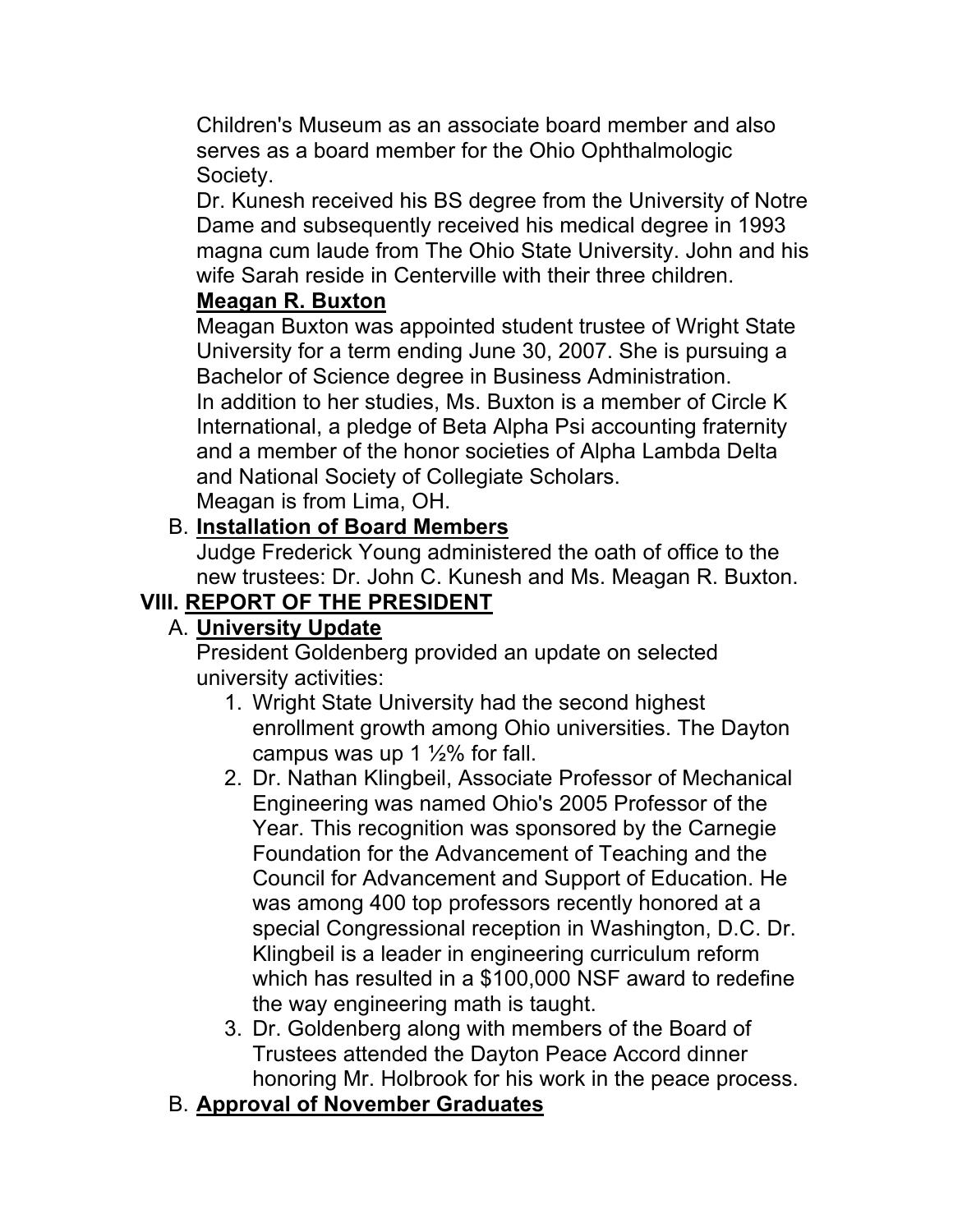Fall commencement will be held on Saturday, November 19, 2005, 10:00 a.m. in the Ervin J. Nutter Center.

 Section 1.03 of the Wright State University Code of Regulations provides that the Board of Trustees shall grant degrees to qualified graduates after due consideration of nominations by the faculty. Candidates were nominated at the Faculty Senate meeting on November 7, 2005.

 Since applications for degrees are accepted in advance, the recommendation was made that change in the list to correct unexpectedly will or will not meet all requirements for along with comparison figures for winter 2004. errors and to add or delete names of persons who graduation be permitted. A list of fall 2005 degrees follows,

#### **2004 2005**

## **Business and Administration**

| Bachelor of Science in Business | 161 146 |  |
|---------------------------------|---------|--|
|---------------------------------|---------|--|

# **Education and Human Services**

| <b>Bachelor of Science</b>                               | 76  | 99             |
|----------------------------------------------------------|-----|----------------|
| Bachelor of Science in Education                         | 79  | 72             |
| <b>Engineering &amp; Computer Science</b>                |     |                |
| Bachelor of Science in Biomedical Engineering            | 0   | 2              |
| Bachelor of Science in Computer Engineering              | 6   | 5              |
| Bachelor of Science in Computer Science                  | 15  | 14             |
| Bachelor of Science in Electrical Engineering            | 7   | 7              |
| Bachelor of Science in Engineering Physics               | 0   | 1              |
| Bachelor of Science in Human Factors Engineering         | 0   | 0              |
| Bachelor of Science in Industrial & Systems Engineering  | 1   | 1              |
| Bachelor of Science in Mechanical Engineering            | 16  | 10             |
| Bachelor of Science in Materials Science and Engineering | 0   | $\overline{2}$ |
| <b>Liberal Arts</b>                                      |     |                |
| <b>Bachelor of Arts</b>                                  | 171 | 178            |
| <b>Bachelor of Fine Arts</b>                             | 15  | 20             |
| <b>Bachelor of Music</b>                                 | 5   | 4              |
| <b>Bachelor of Science</b>                               | 1   | 5              |
| <b>Nursing and Health</b>                                |     |                |
| Bachelor of Science in Nursing                           | 76  | 79             |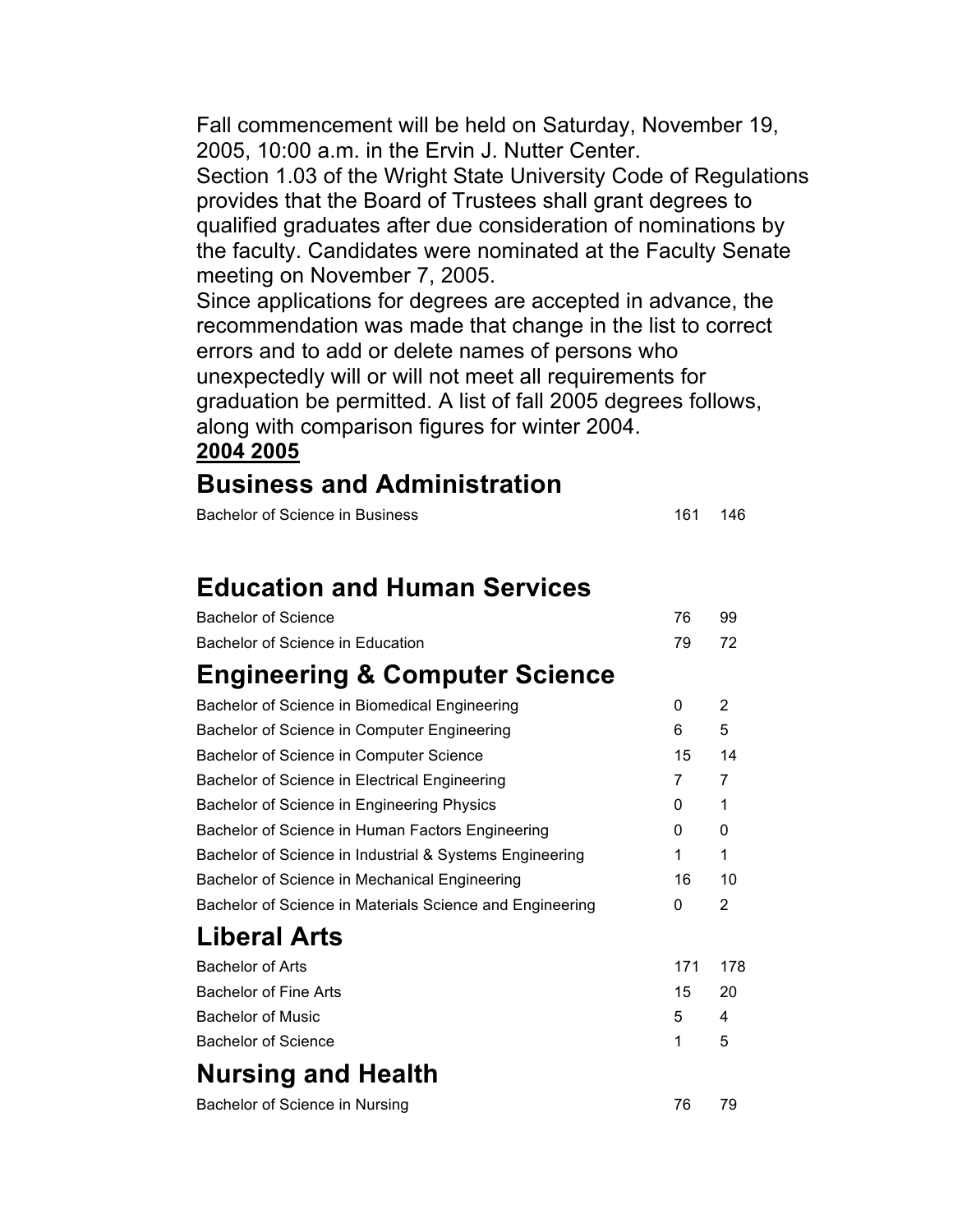# **Science and Mathematics**

| <b>Bachelor of Arts</b>                    | 68              | 52          |
|--------------------------------------------|-----------------|-------------|
| <b>Bachelor of Science</b>                 | 54              | 53          |
| Bachelor of Science in Medical Technology  | 0               | 0           |
| <b>School of Graduate Studies</b>          |                 |             |
| Doctor of Philosophy                       | 18              | 15          |
| <b>Educational Specialist</b>              | 0               | 0           |
| Master of Accountancy                      | 12 <sup>2</sup> | 12          |
| Master of Arts                             | 41              | 32          |
| <b>Master of Business Administration</b>   | 120             | 124         |
| Master of Education                        | 301             | 278         |
| <b>Master of Humanities</b>                | $\overline{2}$  | 4           |
| Master of Music                            | 3               | 3           |
| Master of Public Administration            | 2               | 5           |
| Master of Public Health                    | $\Omega$        | 3           |
| Master of Rehabilitation Counseling        | 7               | 5           |
| <b>Master of Science</b>                   | 131             | 120         |
| Master of Science in Computer Engineering  | 15              | 12          |
| Master of Science in Engineering           | 92              | 90          |
| Master of Science in Teaching              | 15              | 10          |
| Master of Urban Administration             | 0               | 0           |
| <b>School of Medicine</b>                  |                 |             |
| Doctor of Medicine                         | 0               | 0           |
| <b>School of Professional Psychology</b>   |                 |             |
| Doctor of Psychology                       | 20              | 17          |
| <b>Wright State University Lake Campus</b> |                 |             |
| <b>Associate Degrees</b>                   | 20              | <u>18</u>   |
| Total                                      |                 | 1,550 1,498 |
| DECALIITIAN AC <i>11</i>                   |                 |             |

### **RESOLUTION 06-11**

 RESOLVED that the candidates for degrees for August and November 2005 be and hereby are confirmed and approved. Mr. Adams motioned for approval. Mr. Nevin seconded, and the motion was unanimously adopted by voice vote.

 C. **Confirmation of Academic and Administrative Appointments and Changes**  *Faculty Appointments and Changes*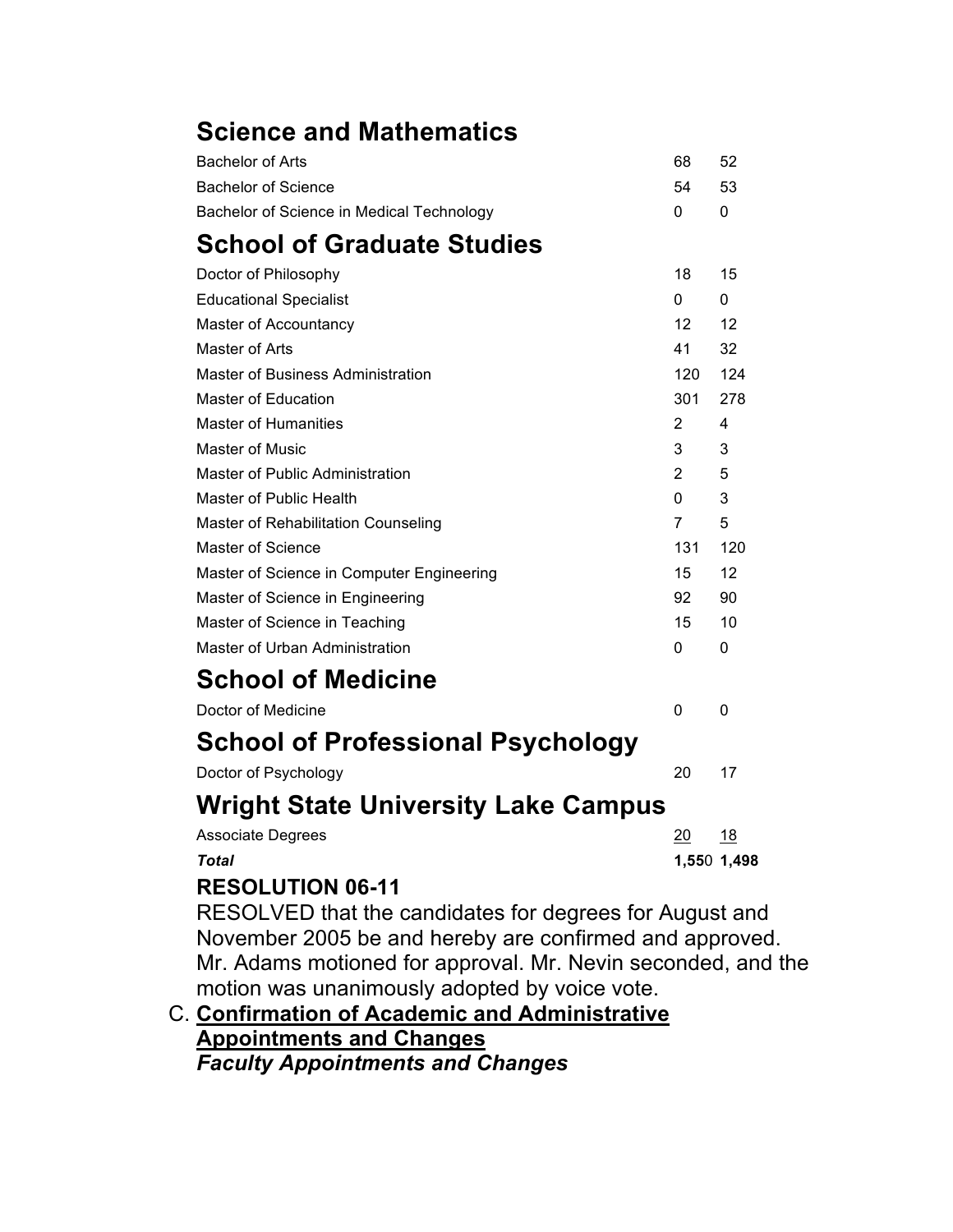Rocky Sexton, Ph.D., has been appointed Research Assistant Professor, Community Health, School of Medicine, effective September 1, 2005.

 Raminta Daniulaityte, Ph.D., has been appointed Research Assistant Professor, Community Health, School of Medicine, effective September 1, 2005.

 Gregory Toussaint, M.D., has been appointed Associate Professor, Pediatrics, School of Medicine, effective October 12, 2005.

 Jonathan Dunlap, has been appointed Assistant Professor, College of Science & Mathematics, Lake Campus, effective September 1, 2005.

 Mariann Lovell, has been appointed Assistant Professor, College of Nursing & Health, effective September 1, 2005.

#### *Faculty Separations*

 Greg Vanarsdall, Resident Instructor, School of Professional Psychology, effective August 31, 2005.

 Lori Carter, Lecturer, Educational Leadership, effective September 20, 2005.

 William Pammer, Ph.D., Professor, Urban Affairs and Geography, College of Liberal Arts, effective September 1, 2005.

 Lalitha Locker, M.S., Lecturer, Physics, College of Science & Mathematics, effective August 31, 2005.

 Jyh-Hann Chang, Assistant Professor, School of Professional Psychology, effective September 30, 2005.

 Hong Wang, Assistant Professor, Information Systems & Operations Management, effective August 31, 2005.

 Gregory Graman, Assistant Professor, Information Systems & Operations Management, effective August 31, 2005.

 Rosalisa Tobin, Clinical Instructor, College of Nursing & Health, effective August 31, 2005.

 Sherri Morgan, M.D., Assistant Professor, Family Medicine, School of Medicine, effective October 21, 2005.

 William M. Horan, M.A., Instructor, College of Liberal Arts, effective August 31, 2005.

 David Portlock, Ph.D., Visiting Professor, Chemistry, College of Science & Mathematics, effective August 31, 2005.

 Katherine Flanders, Clinical Instructor, College of Nursing & Health, effective June 30, 2005.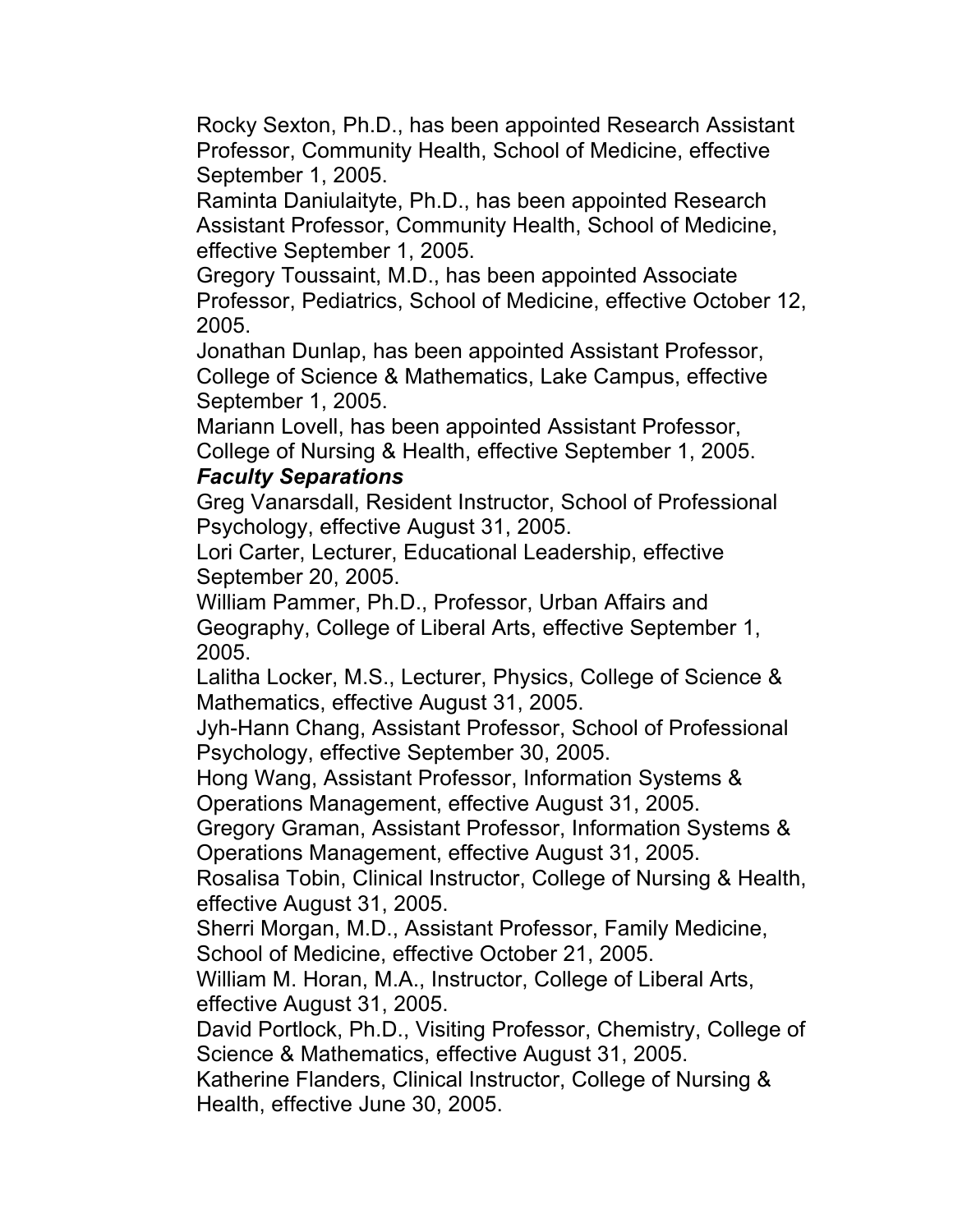Tara Katherine Withrow, Clinical Instructor, College of Nursing & Health, effective

June 30, 2005.

 Philip Harris, Instructor, Lake Campus, effective August 31, 2005.

 Gina Maiocco, Assistant Professor, College of Nursing & Health, effective June 30, 2005.

## *Unclassified New Hires*

 Karen Henkels, B.S., has been appointed Research Associate, Neuroscience, Cell Biology, & Physiology, School of Medicine, effective October 1, 2005.

 Gene T. Florkey, B.S.E, has been appointed Accountant, Research and Sponsored Programs, effective October 1, 2005. Danielle Owens, B.A., has been appointed Research Study Coordinator, Faculty Affairs, School of Medicine, effective October 10, 2005.

 Donald Danielson, M.A., has been appointed Research October 10, 2005. Interviewer, Community Health, School of Medicine, effective

 Mary Maureen Cooper, has been appointed Student Advisor Athletics, Intercollegiate Athletics, effective September 8, 2005. John W. Fitzpatrick, has been appointed Assistant Basketball Coach, Men's Basketball, effective September 13, 2005. Kenneth Huber, has been appointed Basketball Operations Director, Men's Basketball, effective September 14, 2005. Zubeida Ishaq, M.B.B.S., has been appointed Research Technician, Community Health, School of Medicine, effective October 17, 2005.

 Ashley Clausing, B.S., has been appointed Research Technician, Community Health, School of Medicine, effective October 20, 2005.

 Steve E. Wynn, B.A., has been appointed Library Associate, University Libraries, effective September 24, 2005.

 Assistant, University Libraries, effective October 27, 2005. Joseph C. Whitlock, M.B.A., has been appointed Manager, Joshua M. Latham, has been appointed Sr Library Technical

 Occupational Safety and Health, Environmental Health and Safety, effective November 1, 2005.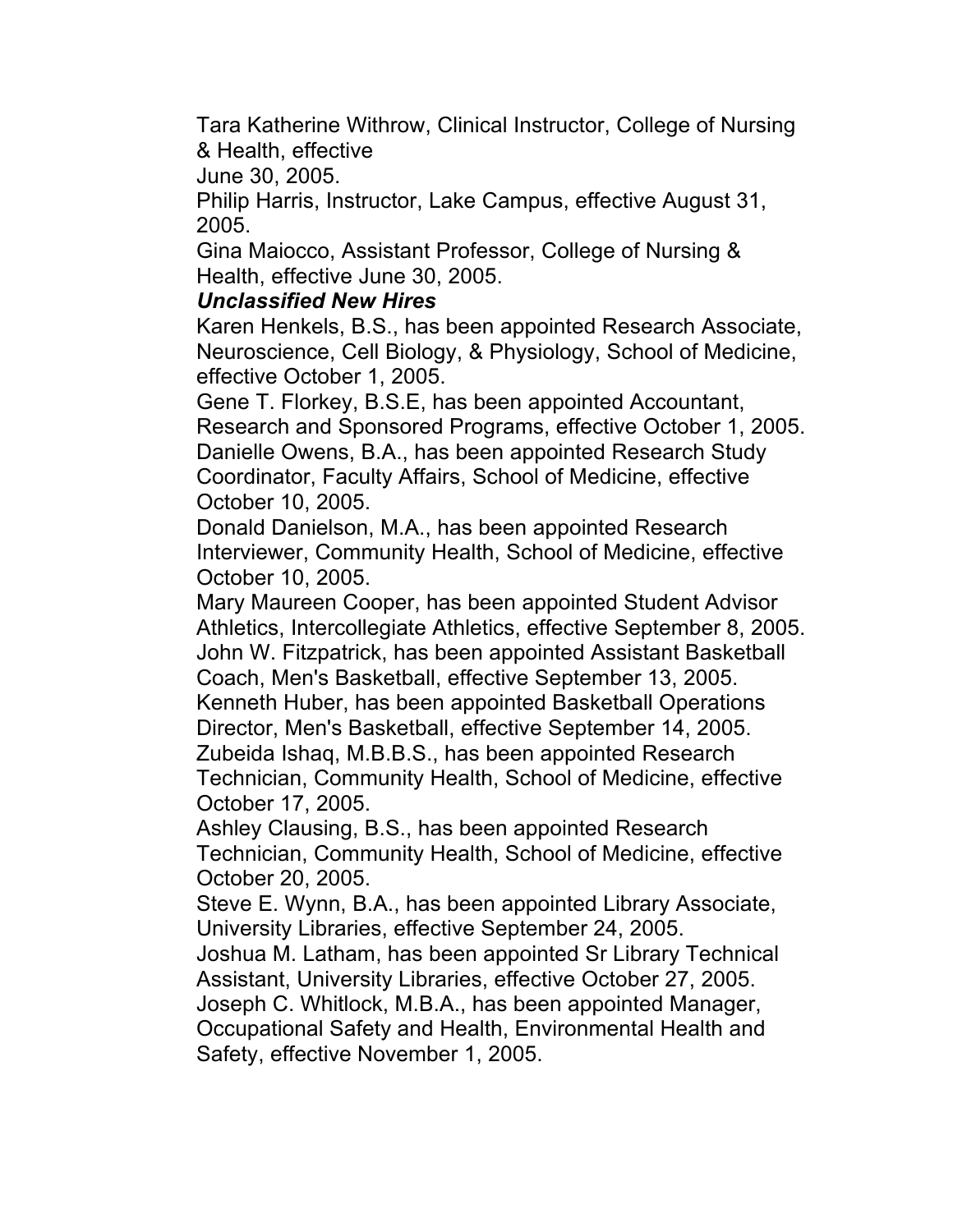Keisha R. Sanders, B.S., has been appointed Grants Accountant, Research and Sponsored Programs, effective November 1, 2005.

 Lynna Cekova, M.S., has been appointed Systems Developer, OhioLink, effective October 25, 2005.

 Tiffany A. Wellinghoff, B.A., has been appointed Data Analyst, Budget Planning and Resource Analysis, effective November 2, 2005.

Florence Walusimbi, has been appointed Grant Writer,

Education & Human Services, effective October 19, 2005.

 Jeffrey A. Kaplan, B.A., has been appointed Architectural Designer/Planner, Facilities Planning and Management, effective October 17, 2005.

 Elizabeth A. Stanze, B.A., has been appointed Library Associate, University Libraries, effective October 14, 2005. Lynda Kachurek, M.A., has been appointed Oral

 Historian/Archivist, University Libraries, effective October 24, 2005.

 Community Health, School of Medicine, effective September Ishwori Dhakal, M.S., has been appointed Statistician, 20, 2005.

## *Unclassified Appointments and Changes*

 Robin Hass, B.S., has been appointed Academic Advisor, University College, effective August 29, 2005.

 Danielle M. Booth, A.S., has been appointed Grants Accountant, Research and Sponsored Programs, effective October 1, 2005.

 Justina E. Scarberry, A.S., has been appointed Coordinator, effective September 1, 2005. Faculty Development, Center for Teaching and Learning,

 Cynthia J. Schisler, M.A., has been appointed Associate Director, Kettering Center, effective September 1, 2005. Cara Nolan, B.A., has been appointed Program Coordinator, Faculty Affairs, School of Medicine, effective November 1, 2005.

### *Unclassified Separations*

 Caroline Andrews, DCOP Marketing Director, Faculty Affairs, School of Medicine, effective October 7, 2005.

 Katherine Arnett, Assistant Director Fitness & Wellness, Campus Recreation, effective September 30, 2005.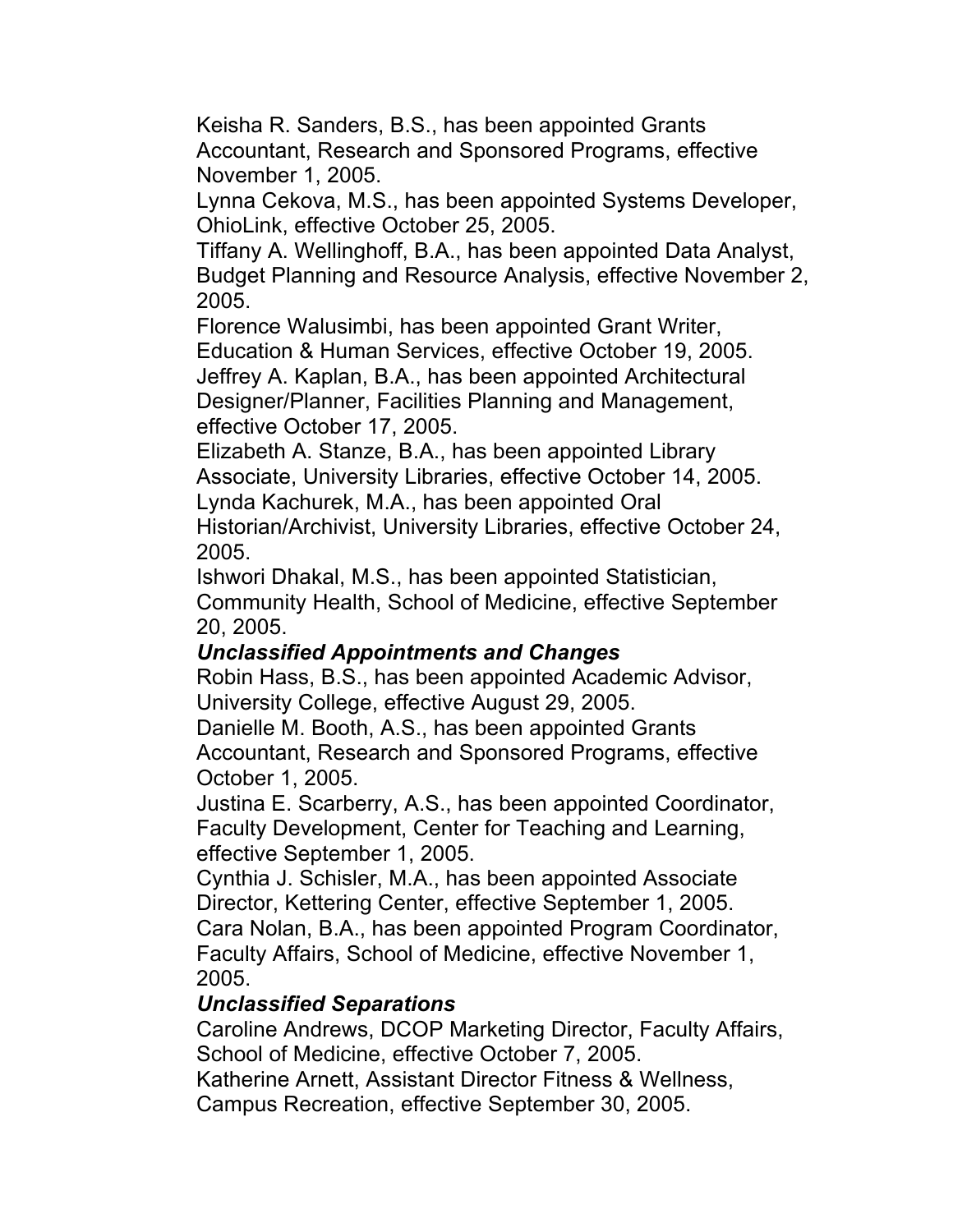Larry Greer, Assistant Men's Basketball Coach, Athletics, effective September 1, 2005.

 Kathleen Hensel, B.S., Assistant to the Chair, Mathematics & Statistics, College of Science & Mathematics, effective September 30, 2005.

 Lyubomir Zagorchev, Ph.D., Postdoctoral Researcher, Computer Science, College of Engineering & Computer Science, effective September 30, 2005.

 Benjamin M. Conforti, Digital Technology Analyst, Center for Teaching and Learning, effective October 21, 2005.

 Mithua Ghosh, Ph.D., Postdoctoral Researcher, Biochemistry & Molecular Biology, School of Medicine, effective August 15, 2005.

 Maloy Ghosh, Ph.D., Postdoctoral Researcher, Biochemistry & Molecular Biology, School of Medicine, effective August 31, 2005.

 Ningzhou Cui, Ph.D, Research Associate, Electrical Engineering, College of Engineering & Computer Science, effective August 31, 2005.

 Paul Draus, Ph.D., Research Scientist, Community Health, School of Medicine, effective August 31, 2005.

 Medicine, effective October 31, 2005. Ishwori Dhakal, M.S., Statistician, Community Health, School of

 Kevin Arcuri, Assistant Soccer Coach, Athletics, effective June 29, 2005.

 Shirlette Burks, Director, Urban Literacy Institute, Teacher Education, effective July 15, 2005.

### *Classified New Hires*

 Cynthia Stine, B.A., has been appointed Office Assistant 2, Community Health, School of Medicine, effective September 26, 2005.

 Penny E. Wipert, has been appointed Student Services Specialist, Bursar, effective October 3, 2005.

 Lisa Burke, has been appointed Account Clerk 1, Student Union, effective September 21, 2005.

 Robin Bauer, has been appointed Administrative Support Coordinator, Career Services, effective September 30, 2005. Shirley A. Barber, has been appointed Administrative Specialist, Liberal Arts Administration, College of Liberal Arts,

effective September 19, 2005.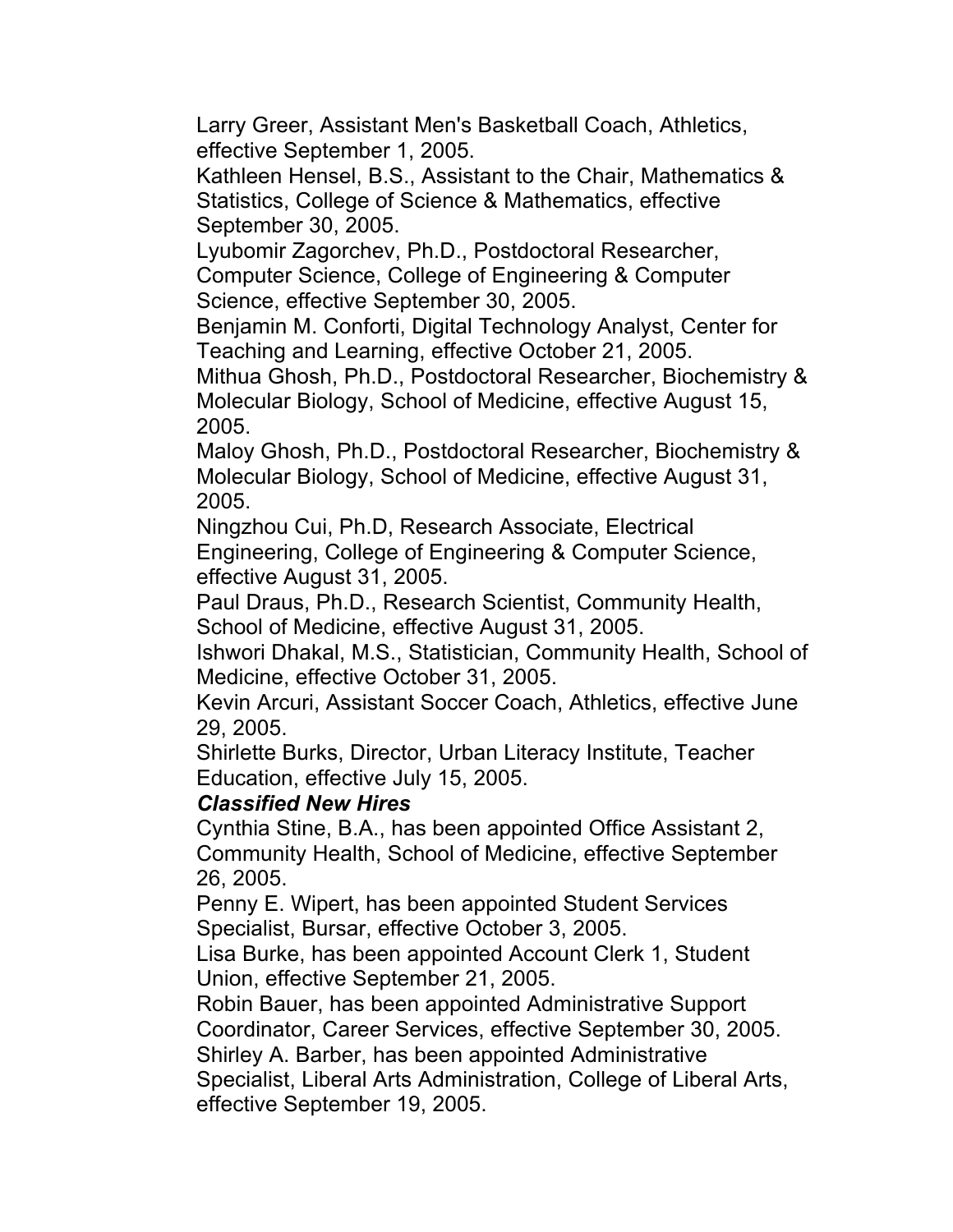## *Classified Appointments and Changes*

 Linda D. Stutler, has been appointed Administrative Support Coordinator, Office of the Provost, effective September 24, 2005.

 Linda Dunbar, has been appointed Department Support Supervisor, Geological Sciences, College of Science & Mathematics, effective October 10, 2005.

 Suzanne L. Zech, has been appointed Office Services Coordinator, Office of the President, effective October 10, 2005. Ann Scudmore, has been appointed Department Support Supervisor, Neuroscience, Cell Biology, & Physiology, School of Medicine, effective August 27, 2005.

#### *Classified Separations*

 John W. Carter, Custodial Project Worker, Physical Plant, effective September 15, 2005.

 Travis Dunham, Sr. Operations Analyst, Computing and Telecommunication Services, effective September 23, 2005. Troy Harphant, Maintenance and Repair Worker 1, Physical Plant, effective September 30, 2005.

 School of Medicine, effective August 5, 2005. Jalana Lazar, B.A., Office Assistant 2, Community Health,

 Patricia Ring, Administrative Specialist, College of Nursing & Health, effective September 28, 2005.

 Michelle Crawford, Account Clerk 1, Student Union, effective August 31, 2005.

 Ann S. Venable, Student Services Specialist, Bursar, effective October 28, 2005.

 Steve R. Greenup, Maintenance and Repair Worker 1, Physical Plant, effective September 6, 2005.

 Katie Radloff, Administrative Specialist, College of Nursing & Health, effective October 10, 2005.

 Elizabeth C. Adkins, Administrative Specialist, Liberal Arts Administration, College of Liberal Arts, effective August 31, 2005.

 Emmaly Diller, Office Assistant 2, Faculty Affairs, School of Medicine, effective August 16, 2005.

 Richard Mantia, Courier Services Worker, Courier Services, School of Medicine, effective October 7, 2005.

 Robert R. Summers, Electrician 1, Physical Plant, effective September 9, 2005.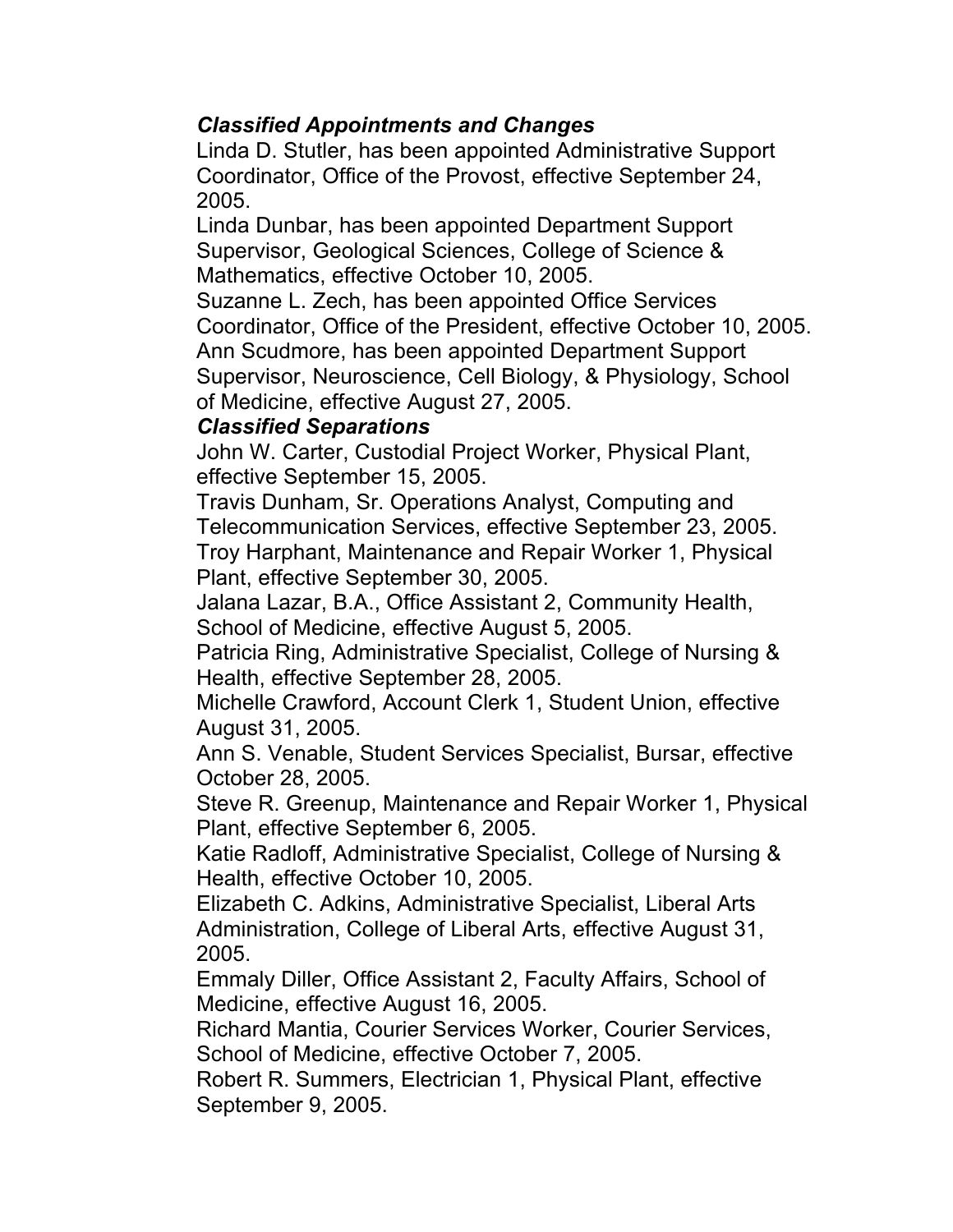## **RESOLUTION 06-12**

 RESOLVED that the academic and administrative appointments, changes, retirements, departmental reporting, resignations and terminations submitted to this meeting be, and the same hereby are approved.

 Ms. King moved for approval. Mr. Adams seconded, and the motion was unanimously adopted by roll call vote.

#### D. **Acceptance of Gifts and Donations**

The following gifts have been received and acknowledgment sent to the donors:

#### **To the University Libraries**

 From: Mrs. Mary Ann Jefferies Hollywood, CA 90068 Walter Matthew Jefferies' books, photographs Estimated Value: \$200,000 3825 Fredonia Drive and artwork

 **To College of Engineering & Computer Science, To the College of Liberal Arts, Department of Music To the College of Liberal Arts Electrical Engineering**  From: From: From: **ArtsGala**  From:

 Estimated Value: \$2,000 Dr. B. A. Shenoi Books and Journals Estimated Value: \$11,278 Bamboo Reed Flute from Thailand Estimated Value: \$125 Estimated Value: \$15,000 Med Mart 10780 Reading Road Cincinnati, OH 45241 Powered Wheelchair-scooter 7229 Tarryton Road Center, OH 45459 Herbert Dregalla 4269 Sugar Leap Drive Dayton, OH 45440 BGHemagine Inc. 116 North Jefferson Street 3<sup>rd</sup> Floor Dayton, OH 45402 Website/TV Commercial Marketing Consulting

#### **RESOLUTION 06-13**

 RESOLVED that the gifts and donations listed above are hereby accepted.

 Mr. Nevin motioned for approval. Dr. Kunesh seconded, and the resolution was unanimously approved by roll call vote.

 E. **Report of Investments**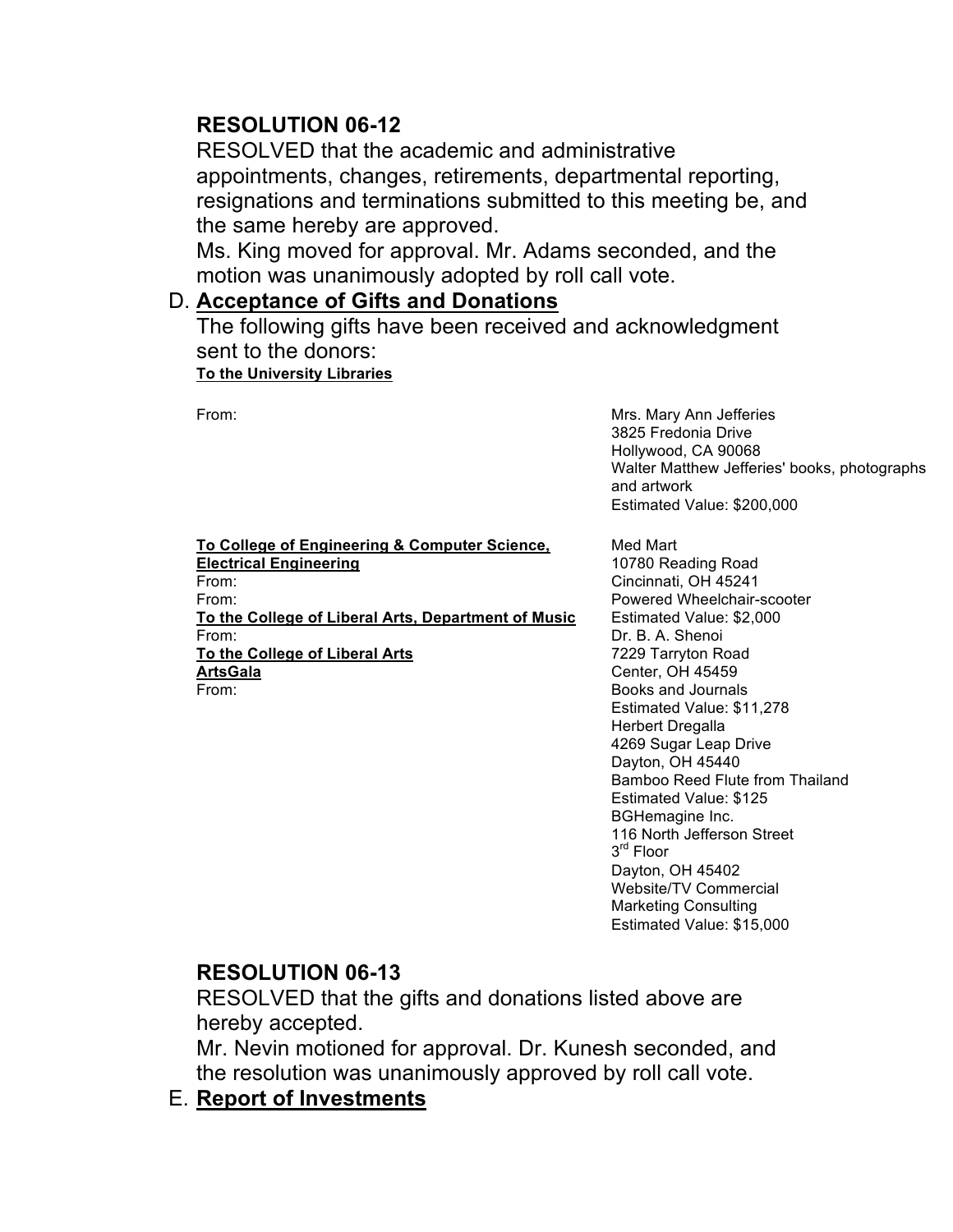Since the last Board meeting, investments for July and August 2005 have been received. These reports have been distributed to the trustees and will be filed with the official Board of Trustees' records.

## F. **Ratification of Contracts and Grants**

 Wright State University has recorded more than \$18 million in external funding after the first four months of fiscal year 2005- 06. Since the last Board of Trustees meeting, two faculty members in the Department of Biological Sciences have been Foundation (NSF). Dr. David Goldstein, chair of the Department of Biological Sciences, was awarded \$420,000 to support his research efforts in aquaporins and osmoregulation. Dr. Scott Baird and his collaborators in the Department of Biological Sciences will use more than \$380,000 in NSF funds to acquire awarded substantial grants from the National Science instrumentation to help establish a genomics facility on the WSU campus.

# **RESOLUTION 06-14**

 RESOLVED that the contracts and grants submitted to this meeting be, and the same hereby are ratified.

 Mr. Adams moved for approval. Ms. King seconded, and the motion was unanimously adopted by roll call vote.

# **IX. REPORTS OF THE COMMITTEES OF THE BOARD**

## A. **A. Academic Affairs Committee**

 Mr. Nevin, chair, reported on the Academic Affairs committee meeting of November 4, 2005. The following topics were discussed:

## o **Report of the Provost**

 Monday, October 24, 2005 marked the grand opening of College of Business with remarks from Jon Husted, Ohio Speaker of the House. Dr. Joseph Petrick, professor of Management and faculty representative to the Academic Affairs Committee, pointed out that the Center will management, investment banking and corporate finance. The trading center features an actual stock ticker tape, the MTC Technologies Trading Center of the Raj Soin advance business education by providing students with the knowledge base for leading positions in asset computer software programs from leading investment information providers. Provost Hopkins shared a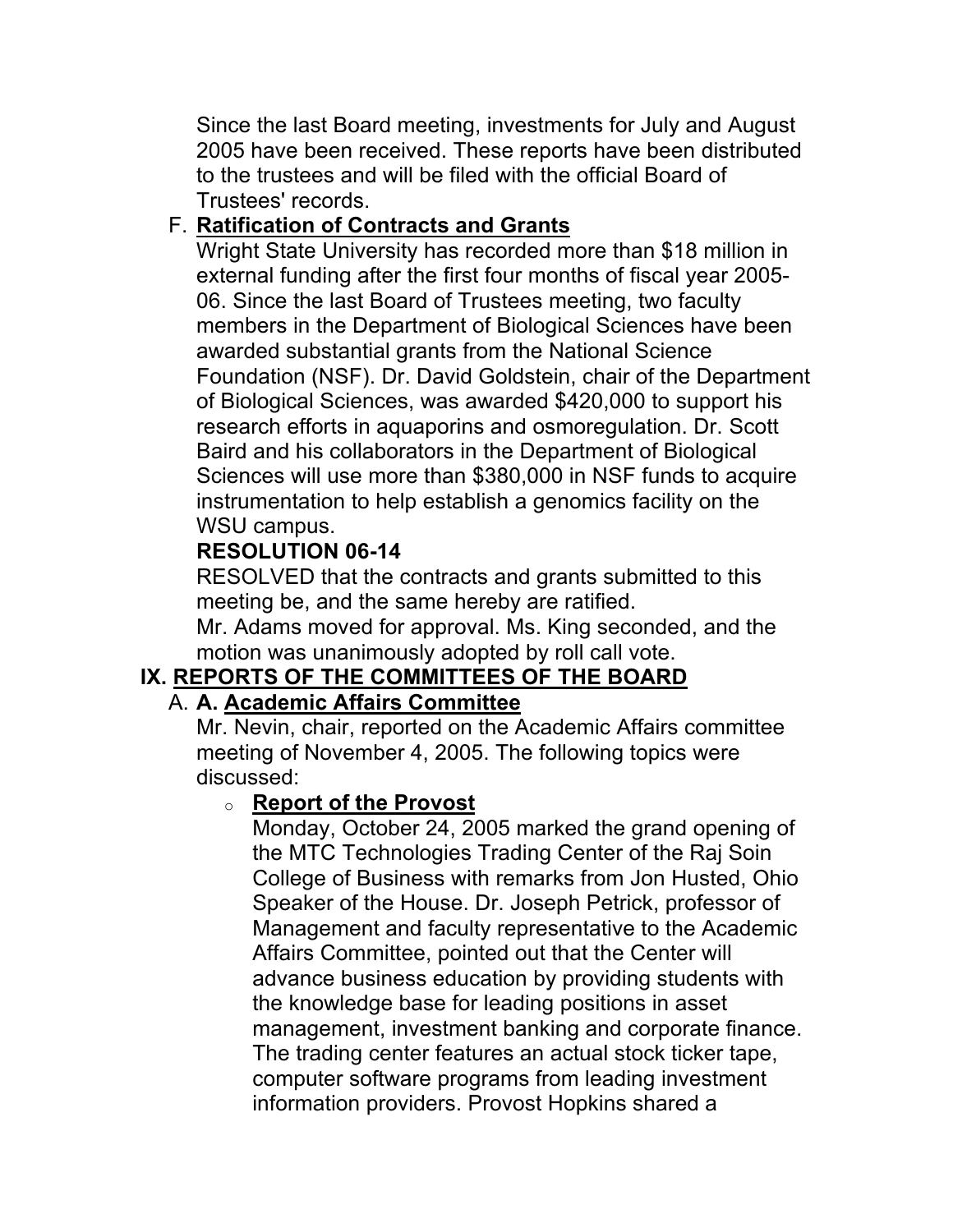College of Business on the new MTC Technologies proclamation from the Ohio Senate honoring the Raj Soin Trading Center.

 Friday, October 28, 2005 marked the grand opening of was initiated to modernize the space and meet student the new Dunbar Library Group Study Room. The redesign needs as more class assignments involve group collaboration.

 WSU is offering 30 courses over the fall break that students can complete in four weeks. The courses will of their degrees. For financial aid purposes, the pilot program will be considered a part of winter quarter. To date, 450 students have registered. The pilot program will address student demand for required courses and permit students to move along more quickly toward completion be evaluated in January to determine the future of a possible intersession term.

 The search for the next dean of the College of Liberal Arts began during the fall quarter. The search committee, chaired by Dr. Greg Bernhardt, dean of the College of Education and Human Services, has received more than 30 applications. We anticipate campus interviews in February of 2006.

 Dr. Doug Nord, executive director of the University Center science, is returning to the faculty in January of 2006. A search for a new executive director will begin shortly. for International Education and professor of political

#### o **Research Overview**

 Dr. Joseph Thomas, vice president for research and dean of the school of graduate studies, reported that 573 research awards totaling \$62,655,115 were awarded during the fiscal year ending June 30, 2005. Grant and contract awards were up 24% from fiscal year 2004. Dr. Sharmila Mitra Mukkhopadhyay, professor of Mechanical & Materials Engineering and faculty representative to the Academic Affairs Committee, highlighted her research on nanomaterials.

 o **Wright State University/Sinclair Think Tank Update**  Dr. Lillie Howard, vice president for Instruction and Curriculum and dean of the University College, provided a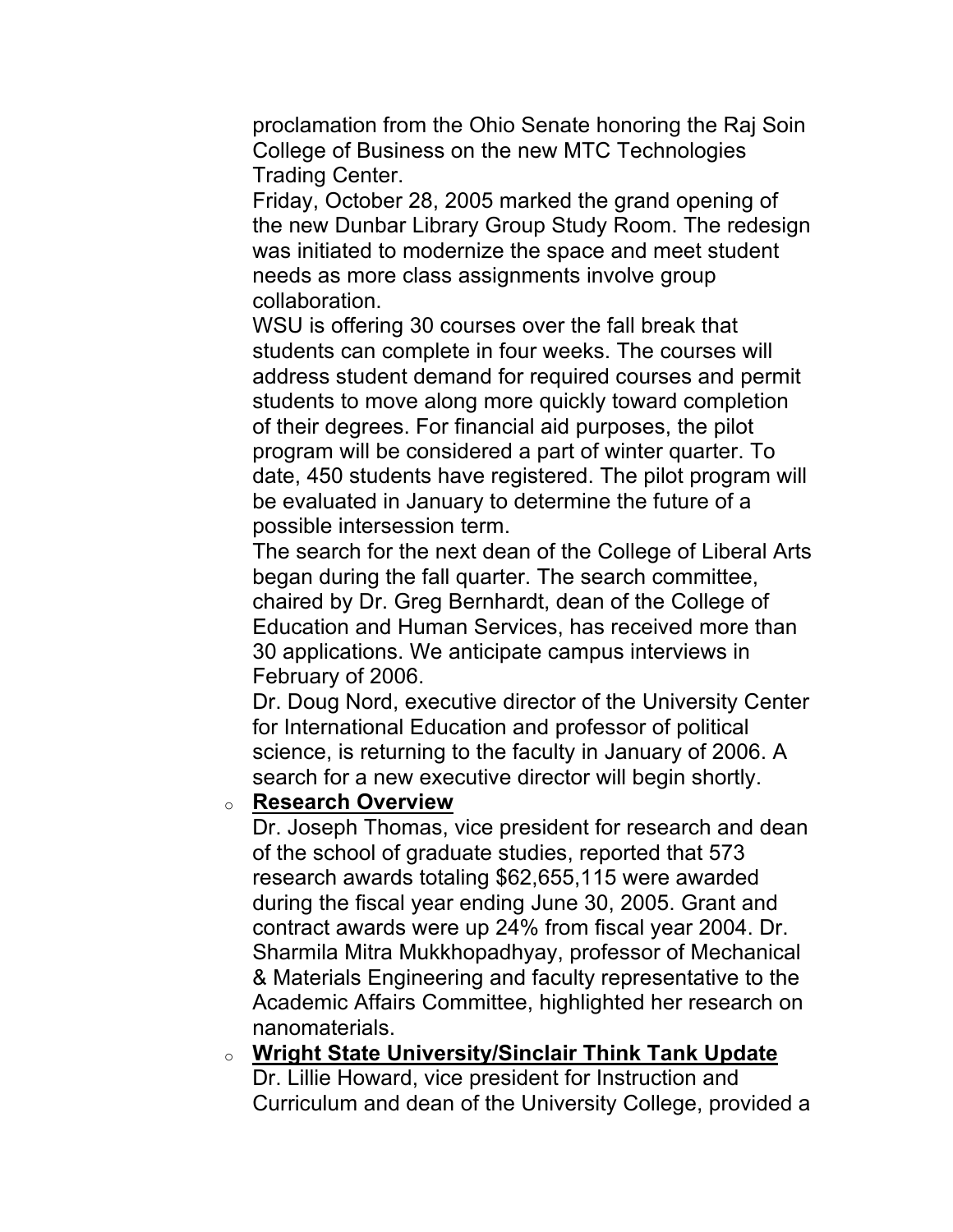progress report on four initiatives being studied by the Wright State University/Sinclair Community College Think Tank to enhance articulation and transfer between the two institutions, and to increase the number of students completing the baccalaureate degree.

- • Electronic Transcripts Implementation of the initiative is anticipated as early as winter quarter and process student transcripts quickly, efficiently, and more cost-effectively than the current manual, 2006. This would permit both institutions to receive labor intensive and time-consuming processes.
- WSU, while putting the Sinclair student immediately Graphic Design, Criminal Justice, Engineering, Science and Math Education, and Sign Language • Dual Admissions - Admitting students simultaneously to both institutions would enhance transfer students' access to selected programs at on a pathway that culminates with the completion of the baccalaureate degree. WSU programs that have been identified for this initiative are Nursing, Interpreter.
- • Developmental Education Since developmental was proposed that Sinclair also offer the lowest at WSU. A pilot program was discussed for spring quarter 2006. Sinclair has asked for a hold on this education courses are offered at both institutions, it levels of developmental education courses offered initiative.
- • First Year Experience This initiative is meant to align the first year experiences at both institutions so that students who intend to transfer to WSU will have already been oriented into the WSU culture. Progress has been slower than anticipated on this initiative, but the study group plans to readdress this issue when they meet on November 8, 2005.

#### 4. **Emeritus Request RESOLUTION 06-15**

 WHEREAS, faculty members who have served ten or more years as fully-affiliated and full-time members at Wright State University will automatically be granted the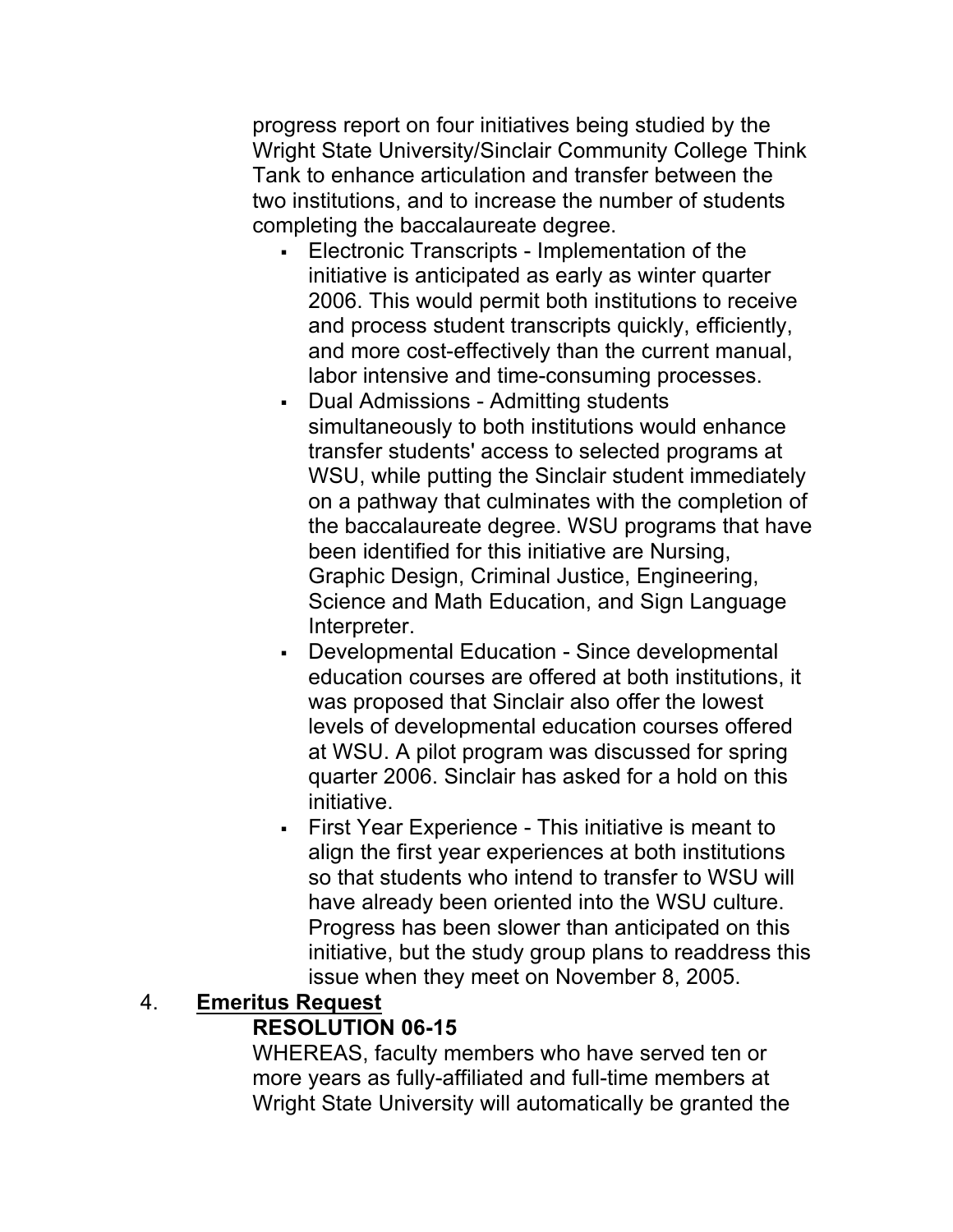emeritus title upon retirement and upon written request by the faculty member to the provost; and

 WHEREAS, Robert Rea, lecturer, Department of Computer Science, College of Engineering and Computer Science, served the university from 1996 to 2005 in a fully-affiliated and full-time status and has requested emeritus status, therefore be it

 RESOLVED that the request for emeritus status for the meeting be, and the same hereby is endorsed. aforementioned faculty member, as submitted to this

 Mr. Nevin moved for adoption. Dr. Kunesh seconded, and the motion was unanimously approved by voice vote.

## B. **Advancement Committee**

 Ms. Langon reported on the Advancement Committee meeting of November 4, 2005.

## o **Priorities for Private Funding in the College of Engineering and Computer Science**

 Dr. Bor Jang, dean of the College of Engineering and Computer Science, talked about the college's vision, students. The list of needs includes scholarships, eminent scholar positions, endowed chair positions, distinguished professors and seed money for new centers and goals, challenges and needs. The college mission focuses on education, research, service and public engagement and technology development and entrepreneurship. He addressed future challenges for the college and shared the proposed action plan for increasing enrollment and retaining undergraduate programs.

## o **WSU Foundation Report**

 Mr. Bob Batson, director of Advancement Services and Planned Giving gave an update on the Foundation and its Foundation has gone to a Manager of Managers vs. consultant approach. He explained the benefits of this approach and stated that so far the returns have beat the fiscal operations. By hiring SEI Investments, the composite benchmark for the endowed and restricted funds. He then explained the Reserve Policy, which was established to alleviate endowment earnings deficits and to provide for contingencies.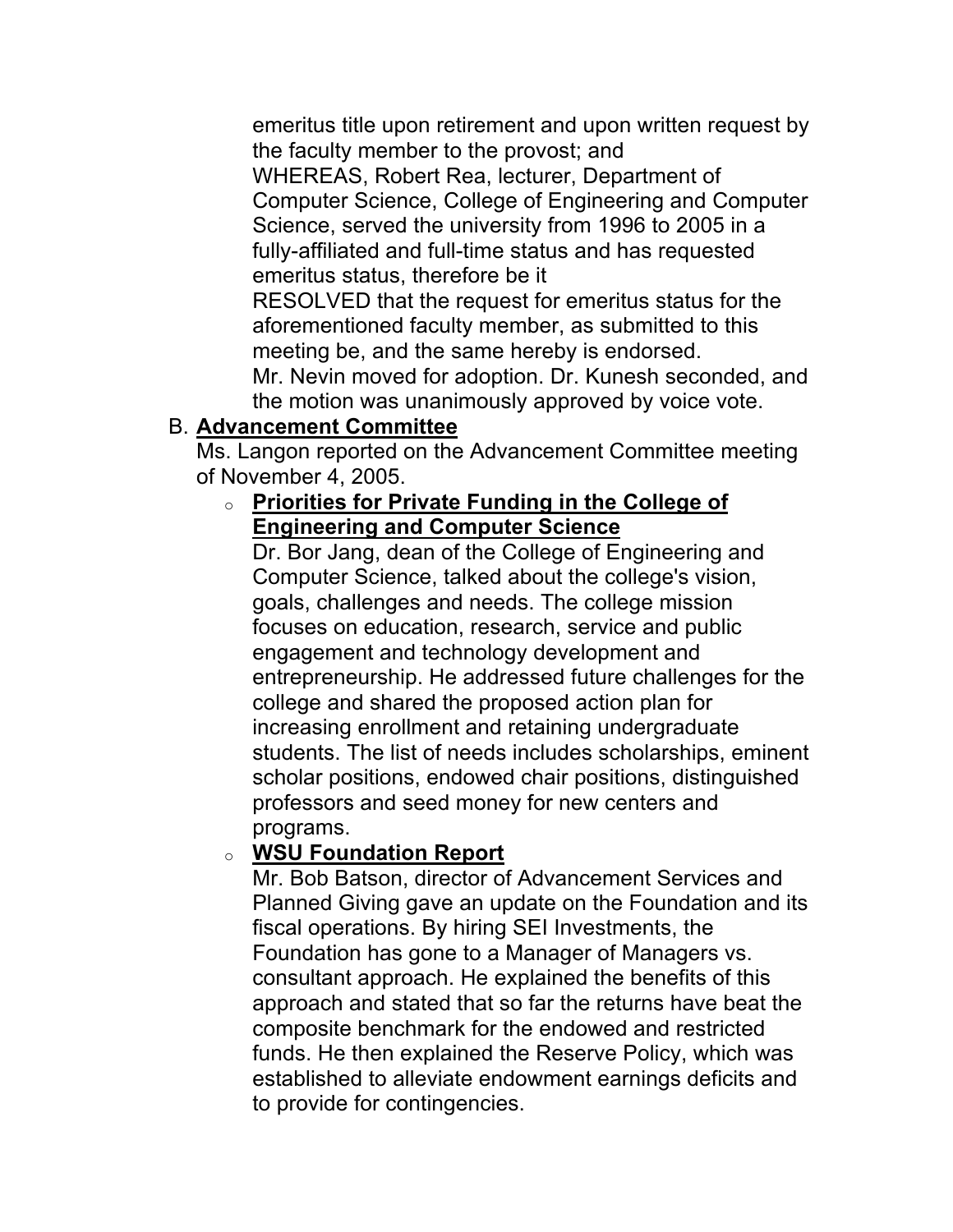## o **Development Initiatives**

 Ms. Marcia Muller reported that the Annual Fund restructure has been a main focus for the division for the last year. Progress has been made and Wright State is now ranked second among Ohio state schools in faculty and staff participation.

 Blackbaud Analytics was hired to perform an electronic screening of our database. This service will enable Wright State to pinpoint prospects and make more effective use of Lake Campus, will be submitted. of time and resources. Also a Kresge proposal, on behalf

## o **Marketing Initiatives**

 Ms. Iris Harvey, associate vice president for Marketing marketing and communications and outlined the key priorities for the group. She also discussed three specific and Communications, presented the new organization for action plans that are being worked on in the short term.

### o **Alumni Association Report**

 Ms. Muller reported that two out-of-state alumni events are planned for November and December. The events will be held in Washington, D.C. and Chicago, respectively.

## C. **Building and Grounds Committee**

 Mr. Adams, chair, reported on the Building and Grounds Committee meeting of November 4, 2005.

## o **Condition of Construction Climate**

 Ms. Vicky Davidson briefly discussed and updated the Board on the current condition of the construction climate. The bids for the Student Union were received within our construction estimates. The industry

 publication, *Engineering News Record,* is still calling for no appreciative increases.

 Mr. Adams updated the new board members on the issue of multiple prime. The state of Ohio is one of the last construction. This means that there will be an electrical contractor, a general contractor, an HVAC contractor, a states in the union to require multiple prime contracts for plumbing contractor and a sprinkler contractor that each has a separate construction contract with the university.

o **Bids Awarded**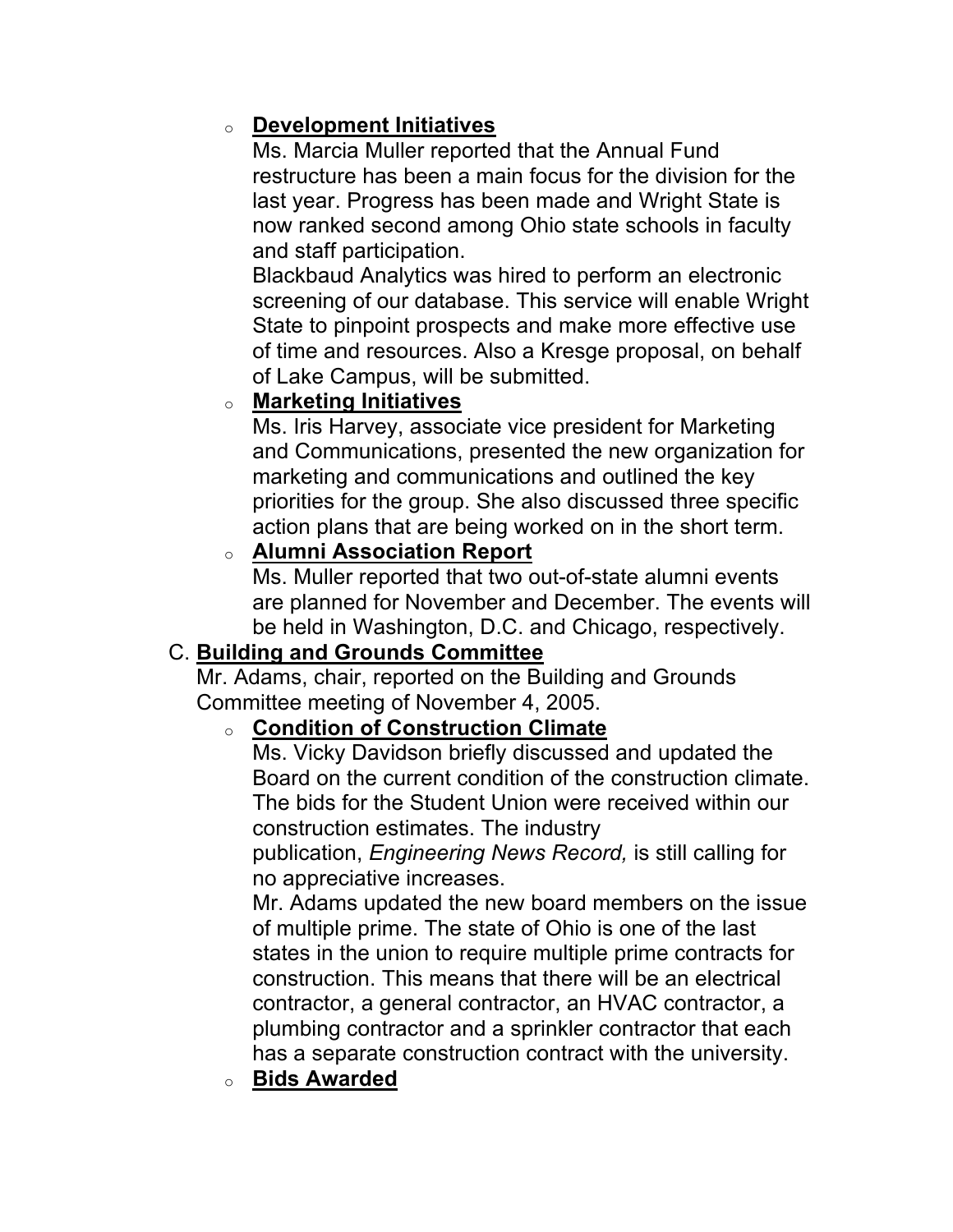Mr. Dan Papay, university engineer, discussed the bids Expansion and the Student Union Renovation. The only Expansion for plumbing and sprinkler. that have been awarded for the Joshi Center, Fred White low bid combined bids received were for the Joshi Center for the general and plumbing and also for the Fred White

# o **Construction Project Status Report**

 Ms. Davidson presented an update on the status of the current construction projects.

# o **Tour Library Project**

 study room and coffee bar in the Dunbar Library and the MTC Trading Room in Rike Hall. The committee members toured the newly renovated

# D. **D. Finance and Audit Committee**

 Mr. Adams reported on the committee meeting of November 4, 2005. The

following topics were discussed:

#### 0. **Contract over \$500,000 RESOLUTION 06-16**

 WHEREAS, in order for the university to conduct services in a timely manner, routine purchases must be business on a day-to-day basis, and provide products and made; and

 WHEREAS, occasionally these expenditures exceed \$500,000; therefore be it

 RESOLVED that authorization is granted for the following contract as submitted to this meeting be, and the same hereby is approved.

 Mr. Adams moved for approval. Mr. Nevin seconded, and the motion was unanimously adopted by roll call vote.

| Vendor           | Description                                        | 2005-06 Contract           | 2004-05 Contract | Of  |
|------------------|----------------------------------------------------|----------------------------|------------------|-----|
|                  | Of Services                                        | Amount                     | Amount           | IСс |
| To Be Determined | Acquisition of Disc Storage for<br>University Data | Not To Exceed<br>\$800.000 | N/A              | N   |

- • Mr. Ralston and Mr. Hernandez also briefed the committee on the purchase of our upgrade to our telephone switch.
- • Mr. Ulliman reviewed the audited financial statements with the committee.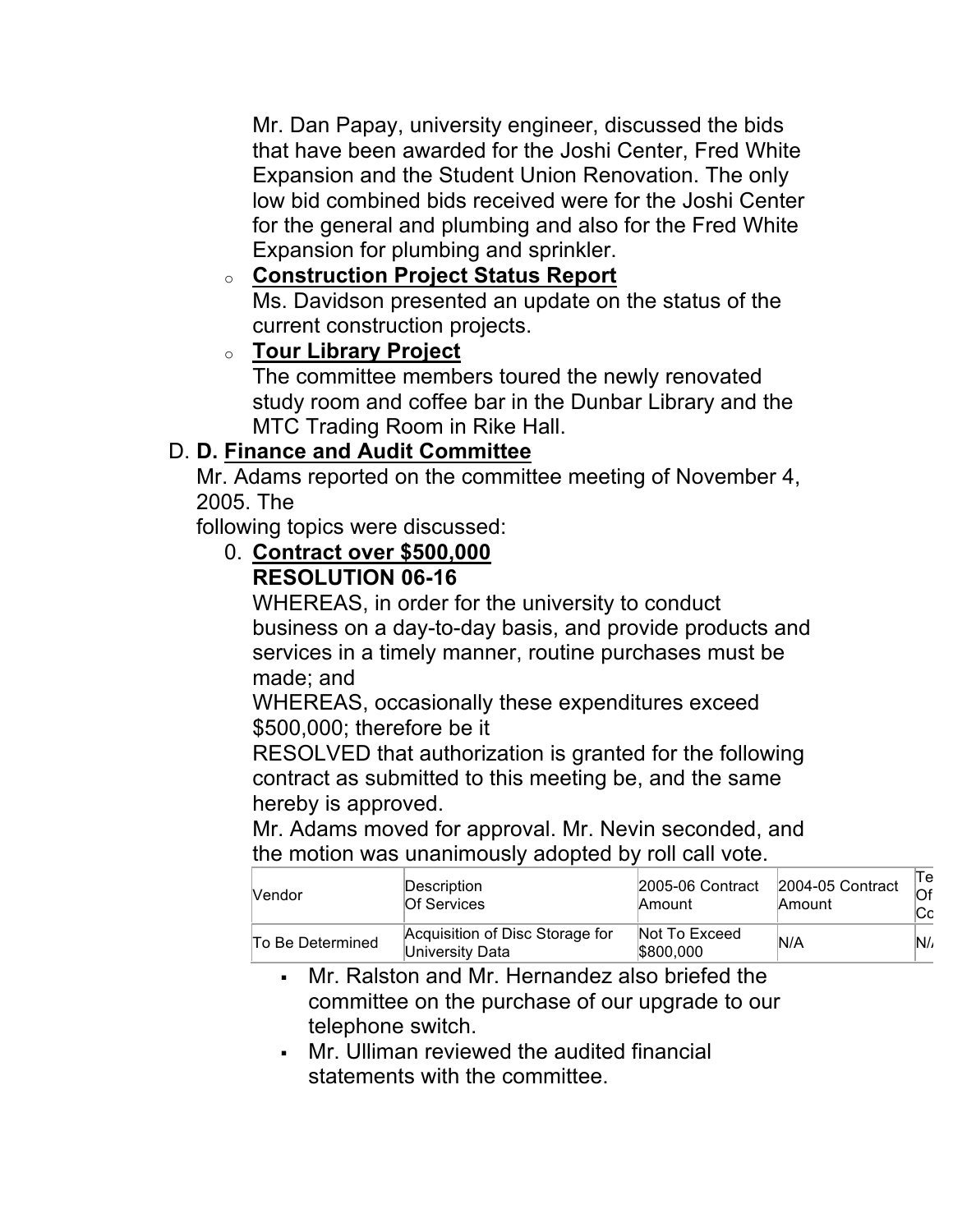- • Mr. Graber noted that he, Dr. Filipic and Rick Stover conference call recently. Mr. Stover stated that PWC had no significant changes to report since the PWC presentation in September. Mr. Graber praised Mr. Ulliman and his staff for a fine job from PricewaterhouseCoopers (PWC) had a especially while implementing Banner in July.
- • Dr. Filipic presented the annual report of the requirements outlined in Senate Bill 6. Due to a capital campaign, and the very generous gift from Oscar Boonshoft, Dr. Filipic's report was very positive. Mr. Graber reminded the board that Mr. Matt Diggs served as a primary role in shaping the university's progress in following the Financial Policy approved by the Board in June. He also stated our progress with respect to the state's combination of good operating results, favorable investment returns, continued success with our financial course we are on.
- • Mr. Ulliman reviewed the investment reports (July- external investment managers and for its non-August) for the university. These reports list investments managed by the university and its endowment portfolio.
- • Dr. Filipic presented his vice president's report, which included the following items:
	- • The Board of Regents issued its annual fall headcount enrollment report. Our main main campus sector statewide was down by 0.9%. Our market share continues to down as were the enrollments of several other regional campuses around the state. campus enrollments were up 1.4%, while the increase. Lake Campus enrollments were
	- • State revenues are not exhibiting any consistent trend.
	- • We have issued an RFP for consulting Presentations are scheduled for November 10 services related to our purchasing function. and 15.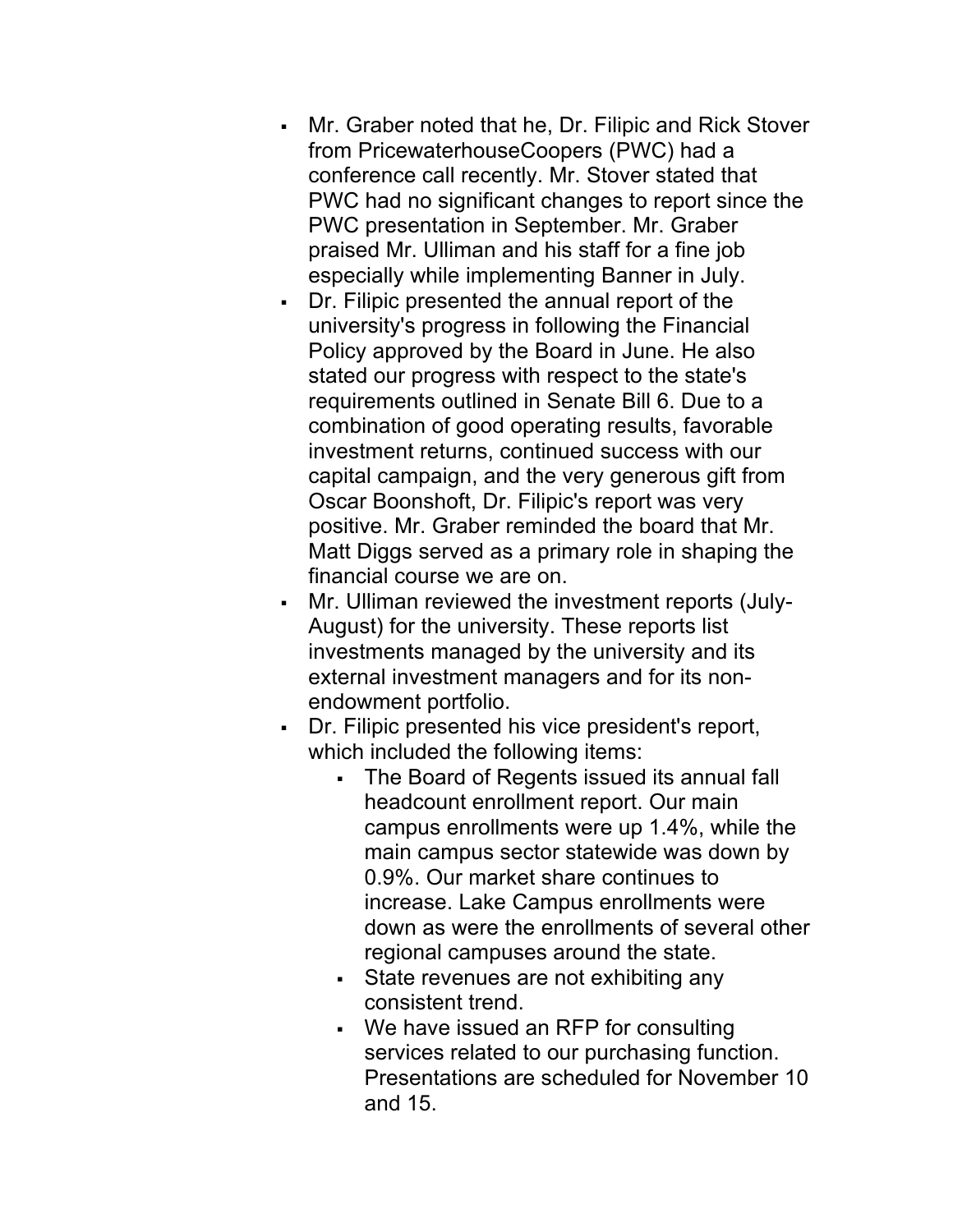- • The state Office of Budget and Management has just announced that the capital bill will be delayed until fall 2006.
- • We are engaged in a range of state level activities: the Higher Education Funding Council, various Board of Regents activities, a special committee looking at the Clinical Teaching appropriation for medical schools, and a group analyzing a proposed constitutional amendment limiting state and local government expenditures.
- • Cabinet has approved a new procurement card policy.

# E. **Student Affairs Committee**

 Ms. King, chair, reported on the committee meeting of November 4, 2005.

## o **Vice-President's Report**

 Dr. Dan Abrahamowicz discussed the annual Undergraduate Admissions fall visit program *Wright from*  program that is designed for high school juniors and seniors to encourage them to visit our campus and  earlier campus visit programs, *Green and Gold Visit Days,* which focused primarily on academic programs. Delta, the nation's most prestigious leadership honorary, will induct 24 new members this quarter. This includes 20 students and four faculty and staff members. Dr. Abrahamowicz also announced that the dates for the great Wright State tradition, the Madrigal Dinner, are *the Start* to be held on Saturday November 5<sup>th</sup>. Over 1,400 students and parents are registered to attend the introduce them to academic programs, services and facilities. The large number of registrants is a good sign for fall 2006 enrollment. The Admissions Office had also collaborated with the academic colleges to sponsor three The Wright State University chapter of Omicron Kappa December 1-4, 2005.

### o **Student Government Report:**

 Mr. James Borchers, president of Student Government, reported on Homecoming Activities and the successful Homecoming Parade. He also reviewed a number of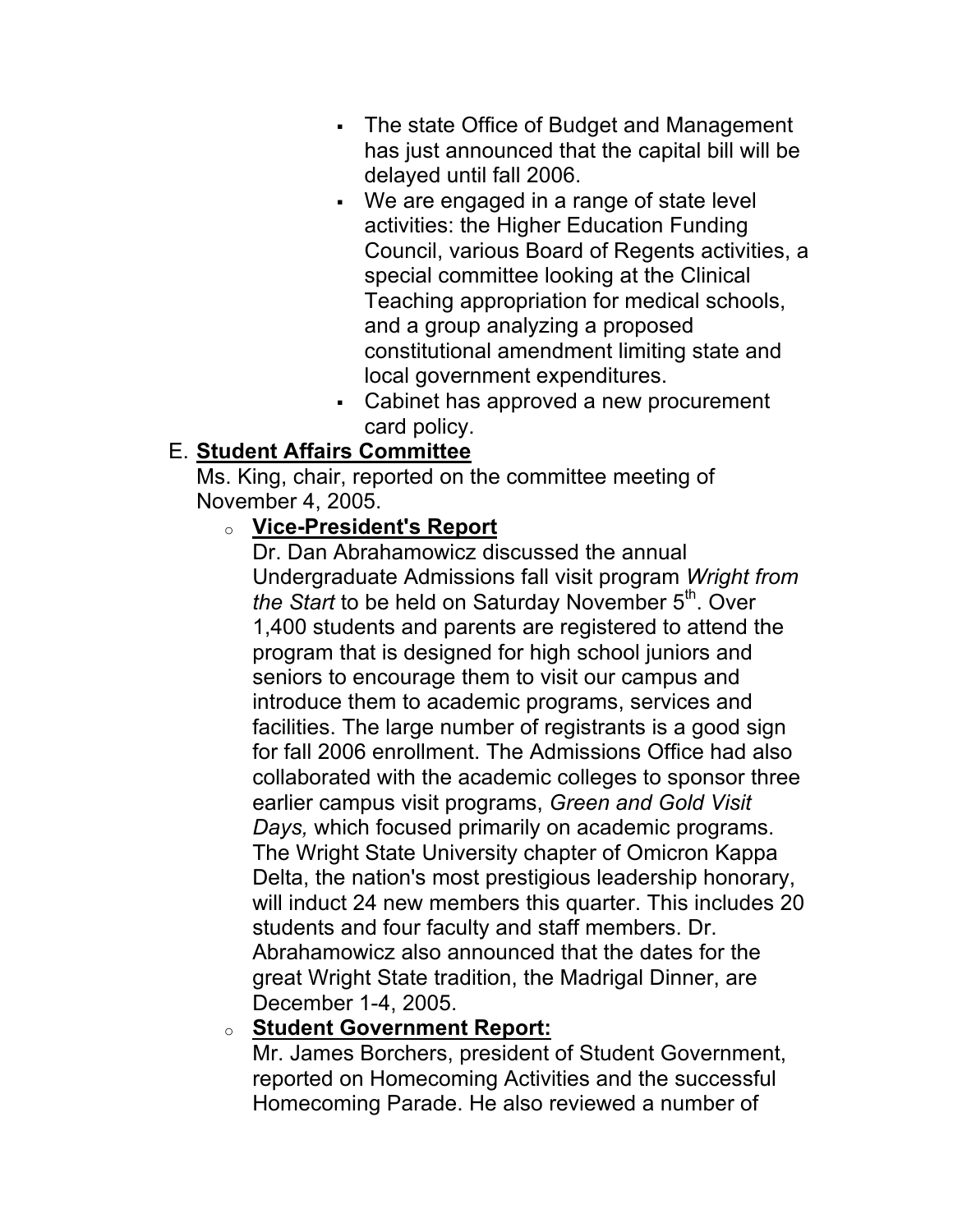meeting for students to speak their minds called *Speak Out*which was held in the Student Union Atrium on Student Government programs, including a town hall type October 20.

 A long time project for Student Government, the course evaluation program, is now up and running. Students can web site. Student Government, along with a number of other student organizations, has been engaged in raising wrist bands and is now involved with the Students Helping Students activity, designed to provide relief for students at Southern Mississippi University who were affected by evaluate courses on line through the Student Government funds for hurricane relief. Student Government has sold hurricane Katrina.

#### o **Student Union Renovation:**

 Mr. Bill Shepard, executive director of the Student Union Union renovation project. The WSU Student Union is a unique blend of facilities and services. It houses "one stop shopping" student services, conference and dining one of the first of its kind in the country, was recognized in renovation project will further enhance the quality of the Union and its accommodation of students, faculty, and and Events Services, provided an update on the Student facilities, student activities and organization space, and fitness and recreation facilities. This combined facility, 1999 as one of the top 17 Student Unions in the world by the Association of Student Unions International. The staff.

 The construction for the renovation project will begin in November. The goals for the project include: 1) Center for Counseling and Wellness, 2) increasing and 3) enhancing the climate for student life. Mr. Shepard showed slides of the new layout and design for the renovated areas and provided a timeline for construction. Phase one of the construction will be complete by spring incorporating a wellness concept into the Union by accommodating the Student Health Service, and the improving access to recreation and fitness facilities, and 2006 and phase two will be complete by spring 2007.

o **Student Leadership Training:**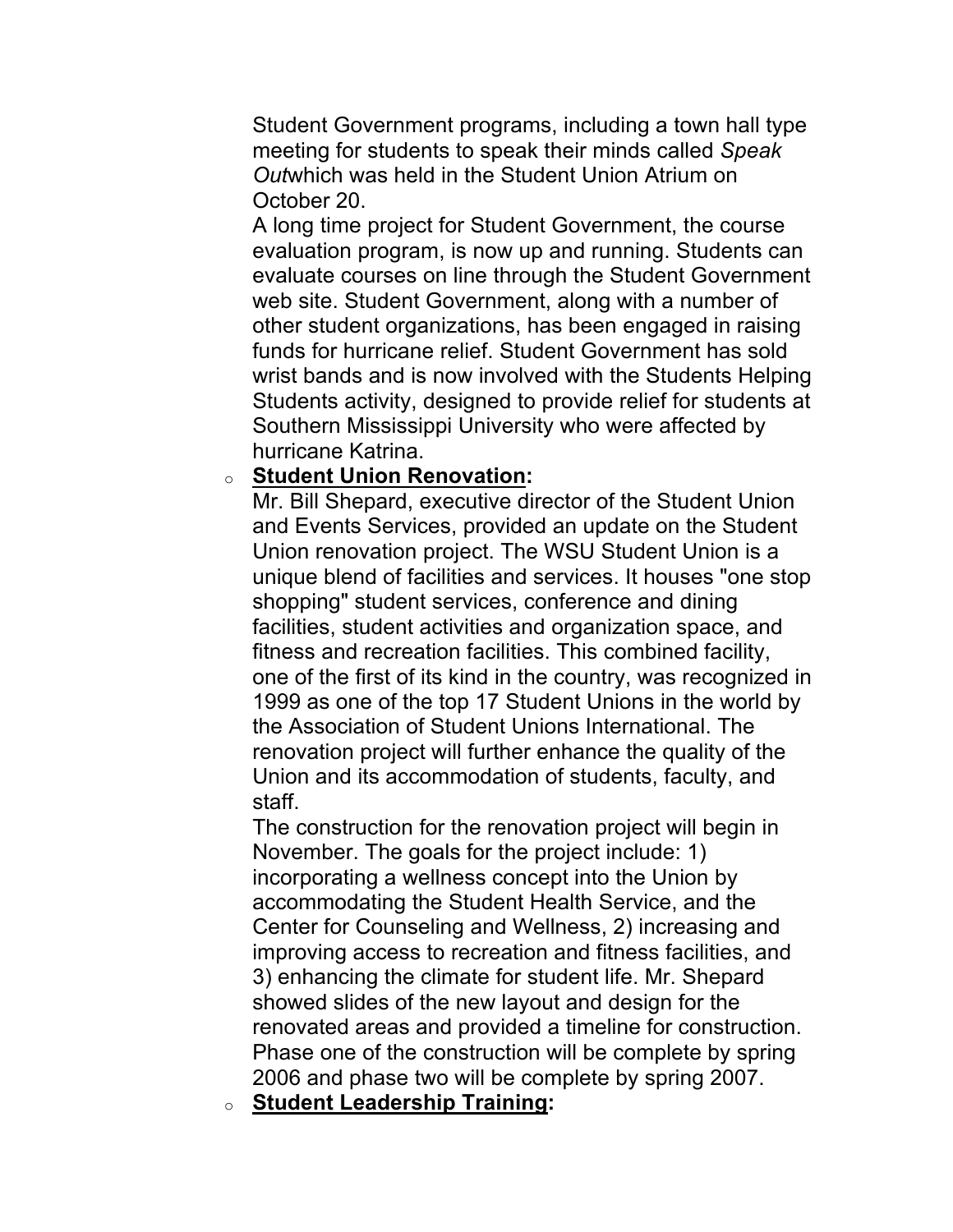Mr. Rick Danals, director of Student Activities, provided an overview of the student leadership training program. The program, designed to train current and future leaders and to enhance student organizations and campus life, includes four levels of training.

 a peer leadership consultant service, and a campus and The levels are related to the developmental needs of students and include a 20 week leadership course for freshman, a leadership theory course for upperclassmen, community service program. The Student Activities Office has partnered with the Educational Leadership Program to offer the training courses for credit.

 Ms. Heather Reeder, who is currently a peer leadership and the development of the peer leader corps. consultant, provided an update on fall training programs

## F. **Student Trustees' Report**

- $\circ$  Mr. Matthew Watson reported that Student Government many student organizations in the Homecoming events. did a wonderful job organizing, participating, and involving
- $\circ$  He thanked Student Government for the hard work and dedication they put into making the online course evaluations a reality and encouraged students to take advantage of the evaluations on the Student Government website. [http://www.wright.edu/sg/](http://www.wright.edu/sg)
- $\circ$  Many international fall holidays, including the Asian Indian Diwali, the Chinese and Vietnamese Mid-Autumn and the Native American Fall Harvest, were celebrated Halloween Celebration. It truly showcased the diversity Festival, the Korea Chusok, the Japanese Bon Holiday, the Nigerian Yam Festival, the Mexican Day of the Dead during Wright State's sixth annual Multi-cultural that we have Wright State!
- $\circ$  Mr. Watson attended "Wright From the Start" on Saturday, November 5<sup>th</sup>in the Wright State Student Union. The success of previous "Wright From the Start" events and the tremendous marketing effort lead to the biggest turnout of all previous "Wright From the Start" recruiting days. Around 1,300 students were expected to attend.

## G. **Faculty President's Report**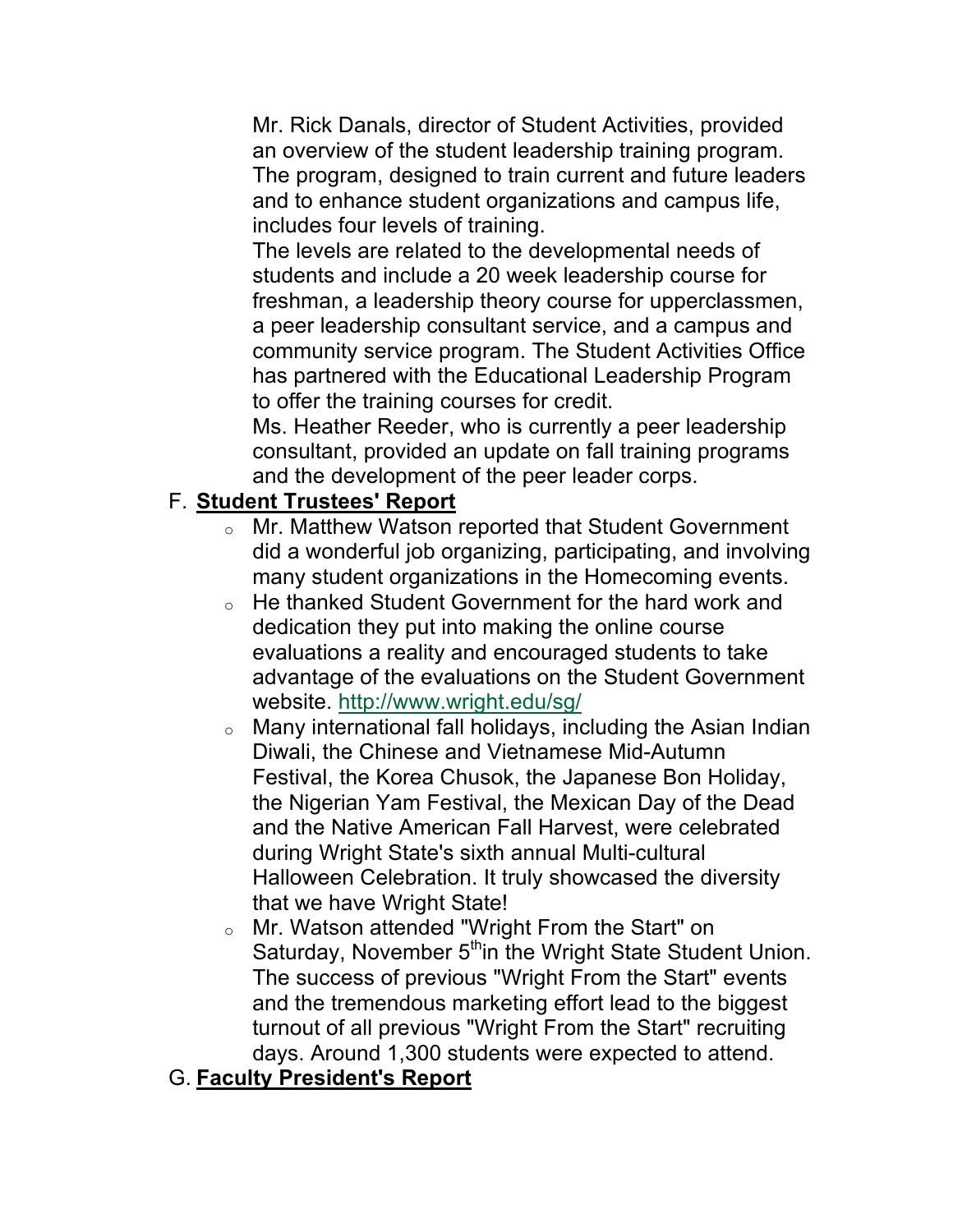- $\circ$  Dr. Jim Sayer reported that in January, the Senate will discuss a proposal from the University Curriculum Committee. It relates to students who transfer to Wright State from an institution that has + and - grades that WSU does not have. This is only significant in the calculating for honors purposes when the student is graduating.
- Hoc Committee that will meet with Associate Provost Rickert to recommend revisions in the promotion and but administrative faculty. Dr. Sayer hopes to have a revised document to the Senate for approval in January o The Executive Committee has appointed a 5 person Ad tenure document when it relates to people who are faculty or February.
- $\circ$  Under the leadership of Vice President Lillie Howard, Wright State University has been selected to become a part of the national Foundations of Excellence in the First College Year organization. This involvement will provide means by which we can both evaluate and improve our first year experience.
- Priority Committee a Retirement Incentive Proposal (RIP). All fulltime faculty with 30 or more years of service as of of the faculty (48 will meet that requirement) will be offered a one-time payment equal to 60% of their final year's salary. Each vacancy caused by the proposal will be left vacant for one year to maximize savings. The stated goals of increasing the number of tenure-line vacancies caused by RIP will be filled by a factor of 1.5, o In January, Dr. Sayer will present to the Faculty Budget the end of spring quarter 2006 will be eligible. Each one vacancy would be filled the second year with a tenure-line faculty. Finally, to meet the President's and Provost's faculty members throughout the university, the number of thus guaranteeing an increase in tenure-line faculty numbers.

## **X. PRESENTATION AND POLICY DISCUSSIONS**

#### **Dean Michele Wheatly College of Science and Mathematics**

 **Dr. Forouzan Golshani, Chair** 

 **Department of Computer Science and Engineering IGERT Grant**